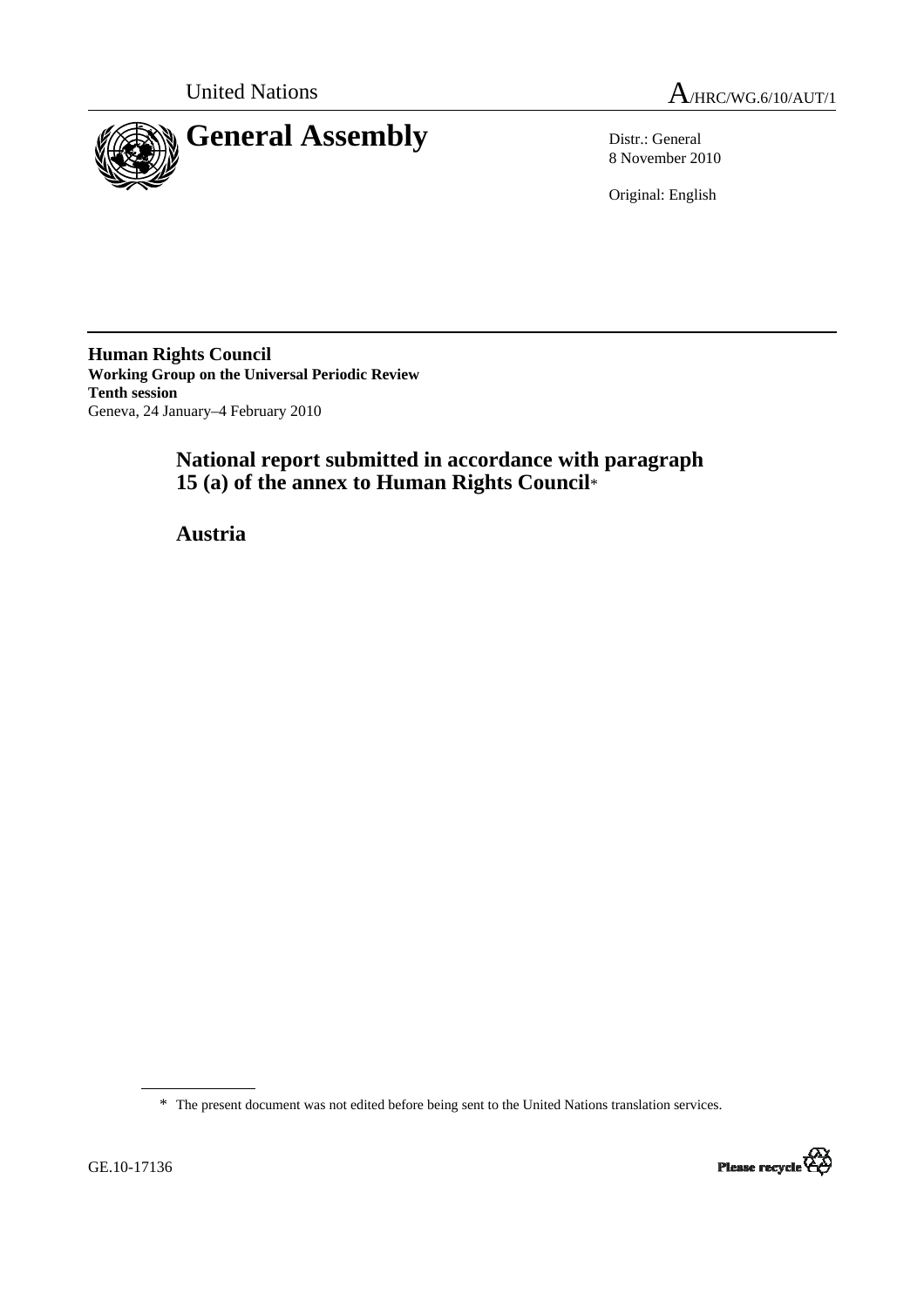# **I. Methodology and consultation process**

1. This report, submitted for Austria's Universal Periodic Review (UPR) before the United Nations Human Rights Council (HRC), depicts the protection of human rights in Austria and highlights "good practices" as well as existing challenges. In accordance with the HRC Guidelines<sup>1</sup>, the report was prepared by the human rights coordinators of the Austrian federal ministries<sup>2</sup>.

2. In drafting this report, the Austrian Government endeavoured to ensure an open and transparent process involving governmental bodies, civil society and other stakeholders. A roadmap for the report was approved by the federal government on 20 April 2010. On the basis of this roadmap, two round tables with civil society representatives were held in Vienna and Graz prior to the first draft. This provided an opportunity to outline the UPR process and to discuss the most important subjects in various working groups.

3. A first draft report was sent to all relevant stakeholders in July 2010, asking for written comments. The draft report was published on the Foreign Ministry's website<sup>3</sup>; an email account was set up for comments.<sup>4</sup> After having reviewed the draft in the light of the comments received, the report was presented to civil society and submitted to the federal government for approval. The dialogue with civil society and all relevant stakeholders is to be continued after Austria's oral review by the HRC on 26 January 2011.

4. After adoption by the Government on 5 October 2010 the report was submitted to the OHCHR.

# **II. Legal and institutional framework**

#### **A. Human rights and constitutional legislation**

5. Austria is a democratic republic. Its law emanates from the people. The fundamental principles enshrined in the constitution include the democratic, republican, federal, rule of law and liberal principles and the principle of separation of powers. A constituent part of the rule of law and the liberal principle is the protection of human rights. Human rights are guaranteed at constitutional level. Any significant curtailing of human rights would require a comprehensive amendment of the constitution which would only be admissible on the basis of a referendum.

6. Human rights are primarily enshrined in the 1867 Basic Law on the General Rights of Nationals (StGG)<sup>5</sup> and in the European Convention on Human Rights (ECHR). The StGG provides for numerous important guarantees of fundamental rights such as the principle of equality, freedom of opinion, freedom of belief and conscience, freedom of assembly, academic freedom, and the right to property.

7. The ECHR, which was adopted by Austria in 1958, was granted constitutional status in 1964 and has thus become part of federal constitutional law. The rights laid down in the Convention are therefore directly applicable constitutional law provisions before Austrian courts and administrative authorities. They may be enforced before these bodies and, under certain conditions,, also before the Constitutional Court, both by institutions and individuals. All laws must comply with constitutional laws (comprising the ECHR), otherwise they may be repealed by the Constitutional Court. Courts and authorities can only act within the limits provided by the law.

8. Apart from StGG and ECHR, human rights are provided by other constitutional laws such as the Federal Constitutional Law on the Prohibition of all Forms of Racial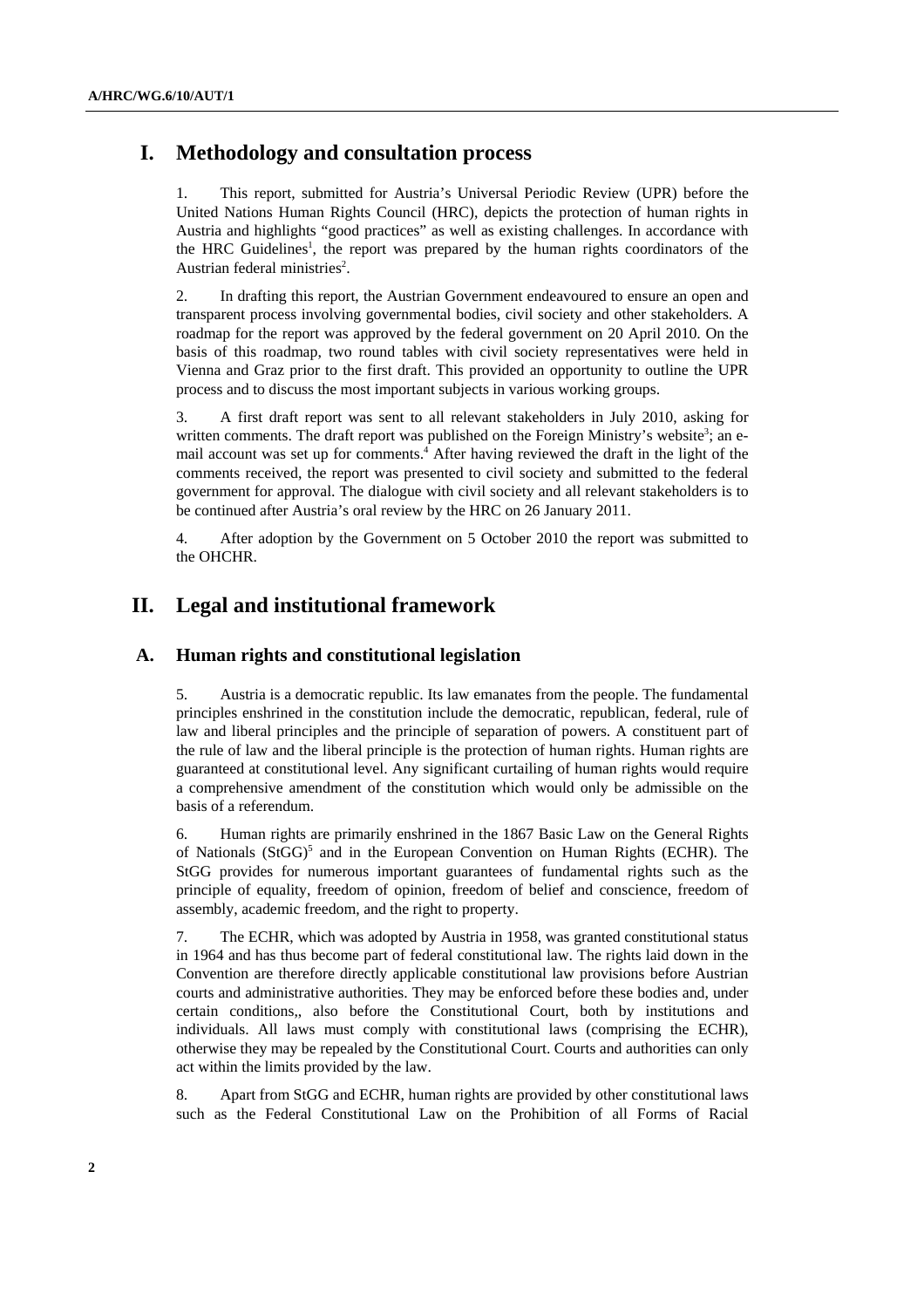Discrimination<sup>6</sup>, the Federal Constitutional Law on the Protection of Personal Freedom<sup>7</sup> or the 1862 Act on the Protection of the Rights of the Home<sup>8</sup>. Core human rights provisions are art. 7 (equality principle), art. 83 para. 2 of the Federal Constitutional Law (right to legal proceedings before a judge) and art. 1 of the 2000 Data Protection Act<sup>9</sup>. The federal government endeavours to integrate all existing human rights and also new human rights provisions into one single human rights catalogue, which shall form part of the Federal Constitution.<sup>10</sup>

9. Fundamental social rights are not provided by the Federal Constitution. However, case-law of the highest courts has interpreted the equality principle to contain specific rights granting entitlements to public benefits; such rights are comparable to social rights. An incorporation of social rights into the Federal Constitution has been debated for a long time: drafts on social fundamental rights were prepared by the Austrian Constitutional  $Convention<sup>11</sup>$ , which discussed proposals for constitutional reform from June 2003–January 2005, and by the Expert Group for State and Administrative  $Reform<sup>12</sup>$  at the Federal Chancellery from 2007–2008.

10. In addition, when applying European Union law, Austria is bound by EU human rights law, which may be enforced before national courts, administrative authorities and EU courts. Austria has always supported a strengthening of the human rights protection within the EU and in particular the establishment of the EU fundamental rights agency and also EU accession to the ECHR. Austria welcomes that, upon entry into force of the Treaty of Lisbon, the EU Charter of Fundamental Rights, which guarantees numerous social and economic rights, has become legally binding.

11. Of particular importance for the rule of law in Austria is the separation of the three powers, the legislature, executive and judiciary. Legislation is exercised by parliament, which is composed of the National Council,<sup>13</sup> elected directly in free elections for a period of five years, and the Federal Council,<sup>14</sup> consisting of representatives of the nine federal provinces. Federal administration is controlled by the state's supreme bodies.

12. Pursuant to the Federal Constitution, the judiciary must be separated from the executive branch in all instances. The judiciary includes the courts and the public prosecutor's offices, which are also judiciary bodies under the constitution. The independence of judges is guaranteed by constitutional law. Judges are free from instructions and may only be removed from office or transferred to another position by virtue of a judicial decision. Judges are only bound by law. Nobody within or outside the judiciary, nor the Minister of Justice or the Federal Ministry of Justice is entitled to instruct judges on a certain case.

#### **B. International obligations**

13. As a state party Austria has implemented the majority of human rights conventions: the International Covenant on Civil and Political Rights including its Optional Protocols establishing an individual complaints mechanism and abolishing the death penalty, the International Covenant on Economic, Social and Cultural Rights, the Convention on the Rights of the Child (CRC) including its Optional Protocols on the involvement of children in armed conflicts and on the sale of children, child prostitution and child pornography, the Convention against Torture and Other Cruel, Inhuman or Degrading Treatment or Punishment, the Convention on the Elimination of All Forms of Racial Discrimination, the Convention on the Elimination of All Forms of Discrimination Against Women including its Optional Protocol, the Convention on the Rights of Persons with Disabilities including its Optional Protocol and the Rome Statute of the International Criminal Court. Austria has signed the International Convention for the Protection of All Persons from Enforced Disappearance, its ratification is being prepared.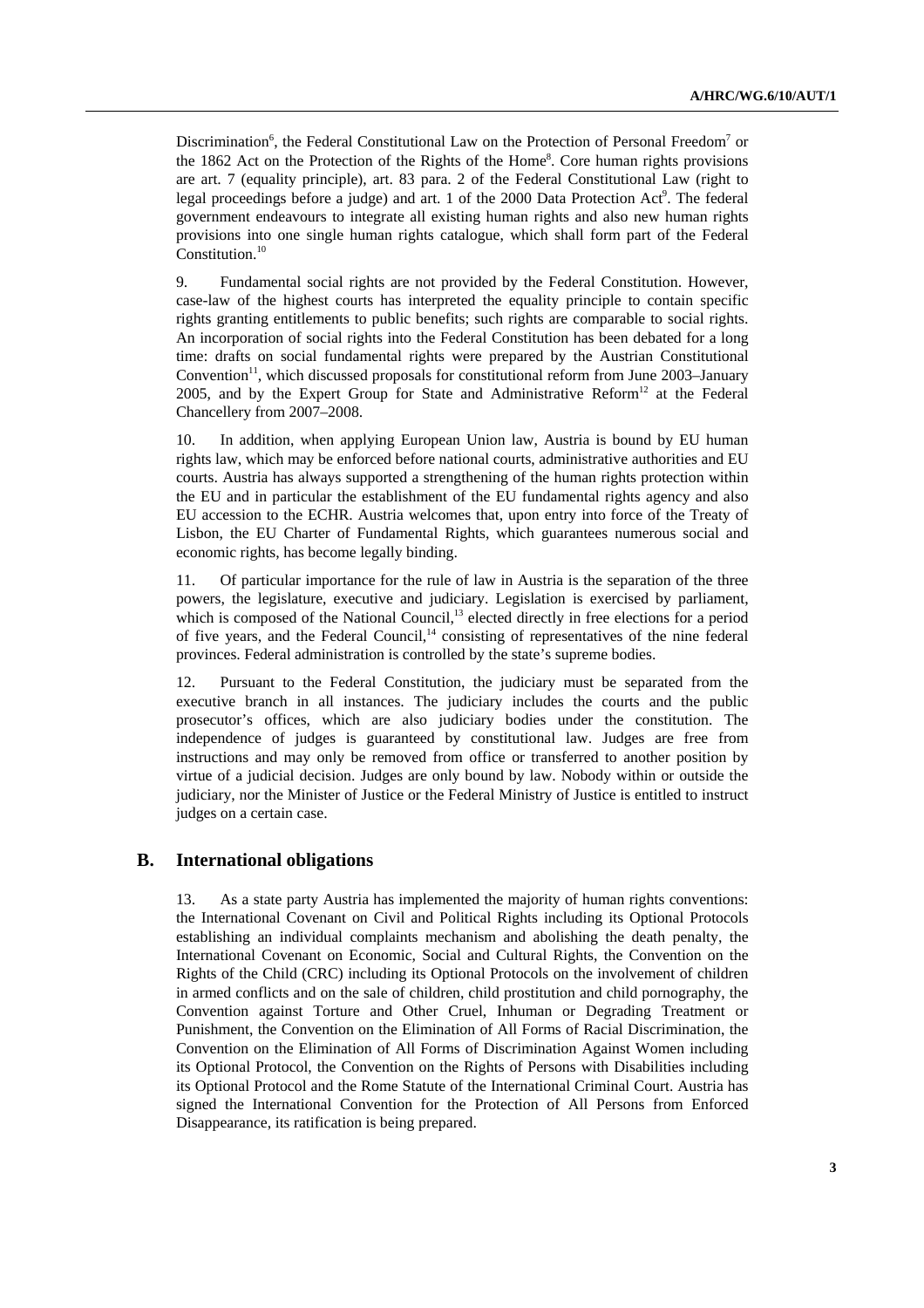14. Apart from the ECHR, Austria is also a state party to numerous other Council of Europe (CoE) conventions and advocates the strengthening of human rights protection by the CoE and in particular by the European Court of Human Rights.

15. As a host and participating state of the Organisation for Security and Co-operation in Europe (OSCE) Austria consistently implements the obligations resulting from the OSCE human dimension and supports the organisation's work in manifold ways.

16. Austria has been a member of the International Labour Organisation (ILO) since 1919, is a state party to all eight ILO-core Conventions; in total Austria is bound by 43 ILO-Conventions.

17. International conventions are concluded by the President and require the approval of the National Council and, in certain cases, also the consent of the Federal Council. In most cases, the provisions of the conventions are directly applicable before courts and administrative authorities provided that they are sufficiently clear and precise. The National Council can exclude the direct applicability of a convention by enacting a reservation of implementation during the approval procedure: such reservation is made primarily to provide legal certainty when a convention concerns an area which is already comprehensively governed by domestic laws and other provisions.

18. Austria cooperates with all international and regional human rights monitoring mechanisms and has rendered a general invitation to all special procedures. Most recently, Austria welcomed official delegations from the European Committee for the Prevention of Torture and Inhuman or Degrading Treatment (CPT) and the European Commission against Racism and Intolerance (ECRI). Austria complies with its periodic reporting obligations vis-à-vis the human rights treaty bodies. The preparation and follow-up of reviews is coordinated by the Human Rights Coordinators of the federal ministries and the federal provinces. By compiling the recommendations of all human rights mechanisms and the respective implementing measures, a systematic follow-up is guaranteed.

19. Austria takes the views of the UN Treaty Bodies very seriously. They enjoy a high level of moral authority and are implemented domestically in good faith.<sup>15</sup>

# **C. Human rights institutions**

20. Aside from courts and administrative authorities numerous other institutions exist that are active in enforcing human rights either comprehensively or specifically.

21. It is the responsibility of the Constitutional Court<sup>16</sup> to monitor compliance with the constitution. Based on its role as "human rights court" and its jurisdiction to review laws, decrees and elections, the Court is competent to ensure the effectiveness of the state's legal system which is based on the principles of democracy and rule of law. Apart from the monitoring function of the Constitutional Court, civil and criminal courts are also bound by constitutional laws.

22. An Independent Human Rights Advisory Board<sup>17</sup> (HRAB), whose members include civil society organisations, has been set up within the Federal Ministry of the Interior. The Council advises the Minister and her cabinet in human rights matters and, through its six committees, monitors all police activities and all places where people are detained by law enforcement officers; this ensures rapid action to remedy shortcomings.

23. Other human rights monitoring bodies are the Equal Treatment Commissions<sup>18</sup> and the Office of the Ombudsperson for Equal Treatment<sup>19</sup>, the Data Protection Commission<sup>20</sup>, the Representatives for Legal Protection<sup>21</sup>, the Ombudsperson for Children and Youth<sup>22</sup>, the Justice Ombudsman Services<sup>23</sup>, the Patients' Advocacies<sup>24</sup> and the Committee for Monitoring the UN Convention on the Rights of Persons with Disabilities.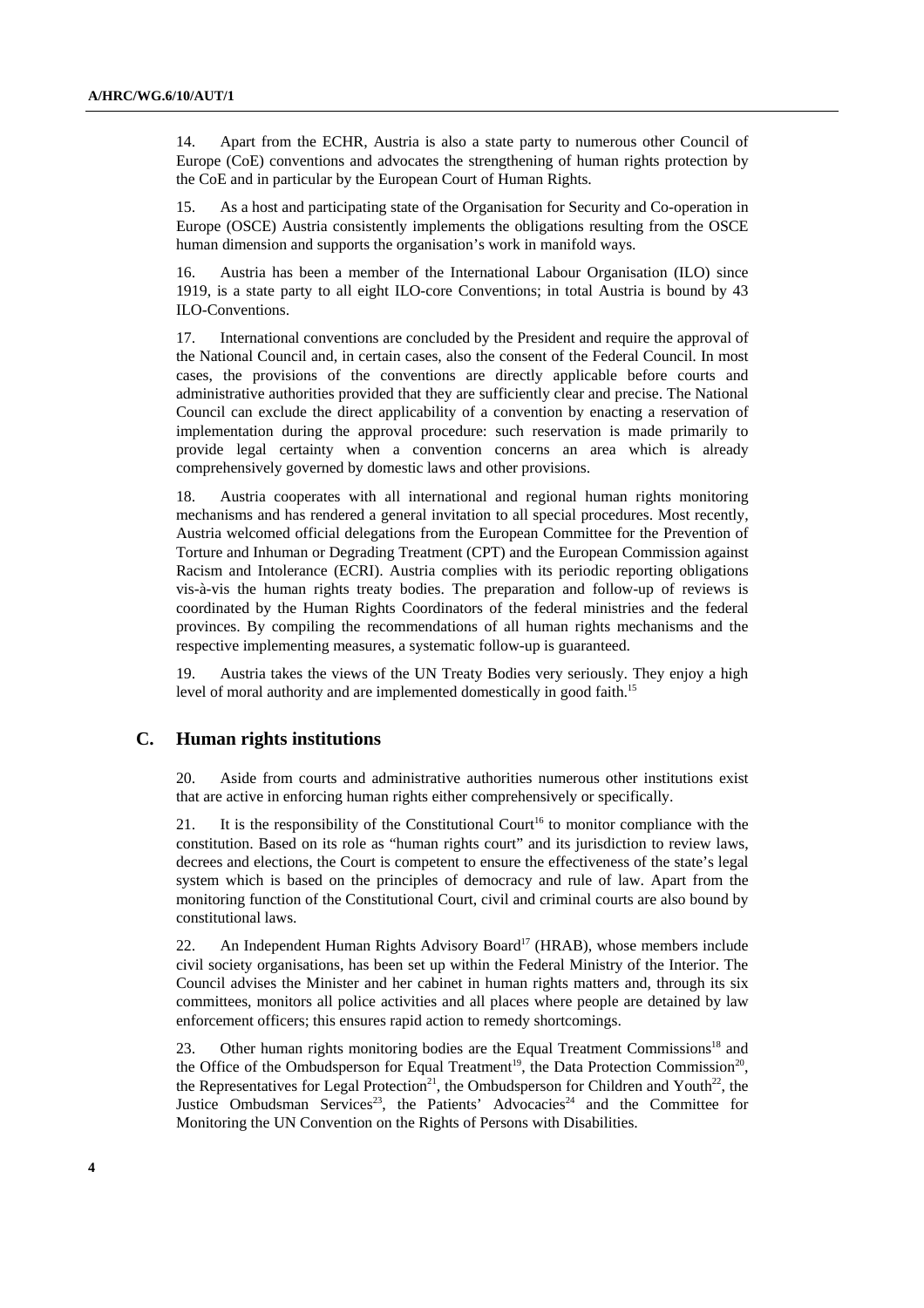24. The Ombudsman Board<sup>25</sup> guarantees human rights control within law enforcement and supports victims of discrimination by law enforcement authorities. In the course of the ratification of the Optional Protocol to the Convention against Torture and Other Cruel, Inhuman or Degrading Treatment or Punishment (OPCAT) the tasks of the national mechanism for the prevention of torture as provided for in OPCAT will be transferred to the Austrian Ombudsman Board. Austria has been host of the International Ombudsman Institute since June 2009; the institute's current Secretary-General is Austrian.

25. The right to legal and psychological assistance during legal proceedings<sup>26</sup> safeguards the rights of victims of violence in civil and criminal proceedings. This right includes a victim's preparation for the proceedings (taking into account the emotional strains), legal advice and professional representation.

#### **D. Role of civil society**

26. In Austria various civil-society organisations exist, which consist of associations representing the interests of employees and businesses as well as of non-governmental organisations (NGOs). The federal government appreciates the valuable work of NGOs and endeavours to maintain and extend regular dialogue. The state, the provinces and the municipalities give financial support to these NGOs.

27. The recognition of the role of the social partners<sup>27</sup> as autonomous self-governing bodies and the promotion of dialogue with them is guaranteed by constitutional law. Civilsociety organisations have been involved in government work for many years through representation of social partners in the Equal Treatment Commission working in the field of equal treatment in the workplace and non-discriminatory access to goods and services. NGOs are also represented in the HRAB on a statutory basis where they monitor law enforcement.

# **III. Protection and promotion of human rights in Austria**

28. Austria actively supports the principles of universality, indivisibility and interdependence of human rights as reaffirmed at the 1993 Vienna World Conference on Human Rights. This corresponds with a clear commitment to the full respect for human rights at the national and international level. The following fields shall be outlined in greater detail including an overview over legislation, implementation, "good practices" and existing challenges.

## **A. Gender equality**

29. Gender equality has been of particular concern to Austria for a long time. Since 1920, the constitution's equality principle explicitly prohibits privileged rights of any sex. In 1998, this prohibition was broadened in order to declare actual equality of men and women a national target. Austria ratified the UN Convention on the Elimination of All Forms of Discrimination Against Women (CEDAW) in 1982 and its Optional Protocol which introduced new procedures that have been taken up by Austrian NGOs to enforce women's rights.

30. The first comprehensive reforms, resulting in the elimination of blatant discrimination against women, were carried out in 1975 within matrimonial and family law. In 1979, a State Secretariat for Women's Issues<sup>28</sup> was set up at the Federal Chancellery: since 1990 members of the government at federal minister rank have been entrusted with the coordination of women's policies. Professional equality for women and men has been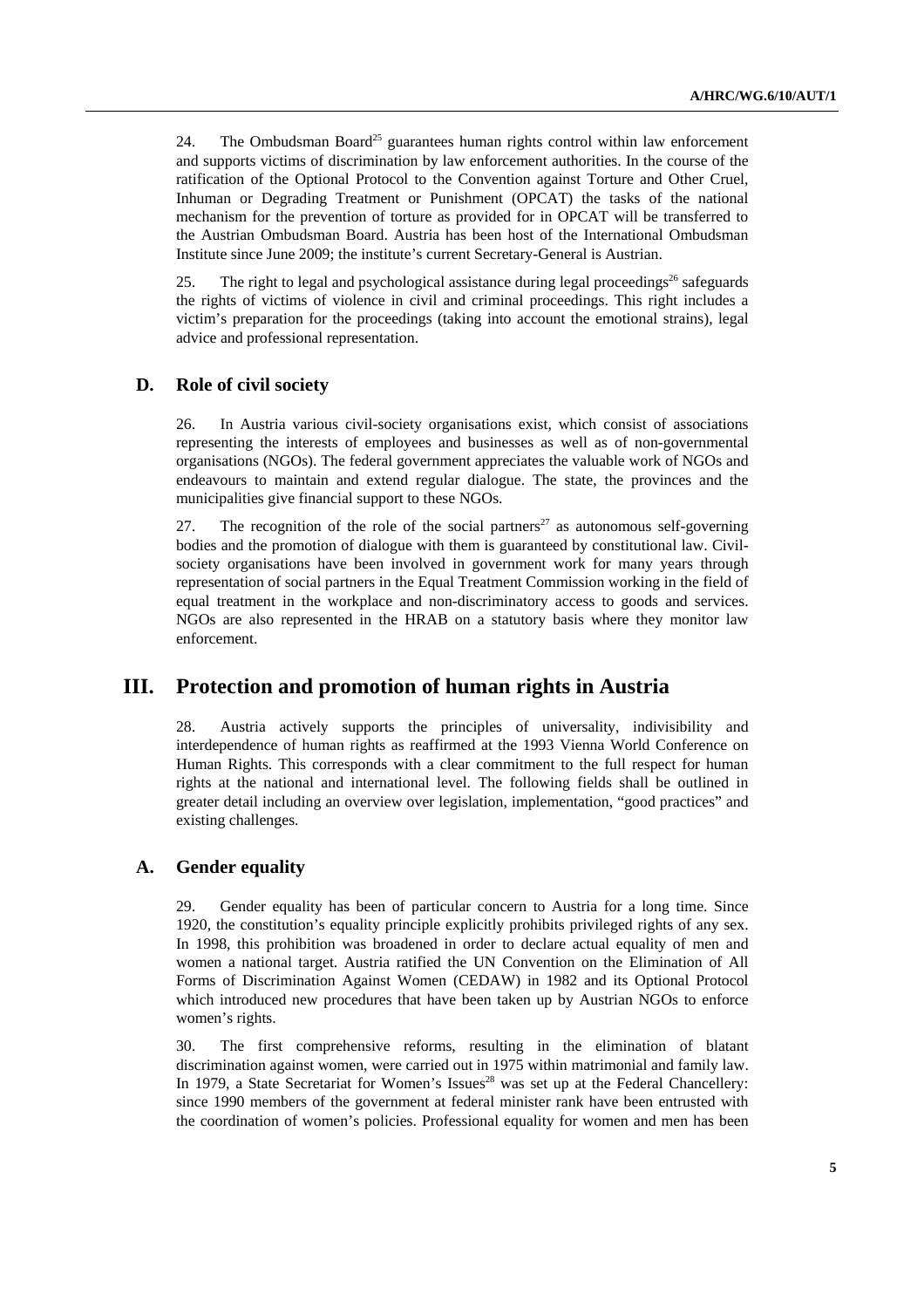promoted on a statutory level since the enactment of the 1979 Equal Treatment Act.<sup>29</sup> Starting in 1992, binding rules to increase the share of women in all positions and at all salary levels until a quota of 45 per cent is attained were introduced at federal level, first at universities and subsequently in all public services. In 1989, major reforms were launched in the area of social policy, including reforms aiming at softening traditional gender stereotypes concerning child care. Paternity leave was introduced and enhanced in 2010 by granting income-dependent child care benefits. External child-care facilities have been regularly expanded.

31. In 2000, the Government set up an Inter-ministerial Working Group for Gender Mainstreaming (GM) as part of the 2009/2013-Budget Law Reform gender budgeting was integrated into the federal government's budget management.

32. The current report on the situation of women in Austria ("2010-Women's Report") reveals deficits in attaining the objective of actual equality of women and men in many areas. Considerable differences in the income of women and men exist and cannot be explained by any non-discriminatory factors. Despite significant improvements concerning the situation of girls and women in the field of education, problems still prevail; to a great extent this is due to the fact that women choose "typically female" jobs, often poorly paid. In addition, giving birth to a child is still a significant impediment to the professional career of many women. Re-entry into employment is often difficult and mostly entails part-time work and thus lower work compensation and pensions. The situation is even worse for girls and women with migration background, as they are often confronted with discrimination.

33. The Government is aware of the barriers for equality of women and, in its government programme, agreed to issue a National Action Plan (*NAP*) for the Equality of Women and Men in the Labour Market. Together with the social partners and experts a paper containing proposals for the elimination of disadvantages for women has been prepared. This paper defines priorities as follows: diversification of education and career, increase of women in the labour market and their full-time employment in combination with a reduction in gender-specific differences, increase of the share of women in leading positions and reduction of income differentials between women and men. A package of 55 specific measures shall implement these goals, such as mandatory occupational counselling at the  $7<sup>th</sup>$  and  $8<sup>th</sup>$  grade level, a review of the curricula and core subjects with regard to stereotypes. Particular attention will be paid to girls with migration background by providing appropriate measures in education and teacher training, continuous nation-wide expansion of child-care facilities, the promotion of paternity leave and the legal obligation for companies to submit reports on the income of women and men (starting 2011 for large companies).

#### **B. Violence against women**

34. It is a priority task for the Austrian Government to take efficient measures against all forms of violence within a person's close social environment, in particular violence against women and children.

35. In 1997, the Federal Act on the Protection against Domestic Violence<sup>30</sup> provided for comprehensive protection of victims of domestic violence, which was then unique in Europe. Thereby, state-recognised institutions for the protection of victims (domestic abuse intervention centres) and a "Prevention Advisory Council"<sup>31</sup> were set up. The latter coordinates public and private institutions operating in the field of violence prevention at the federal level.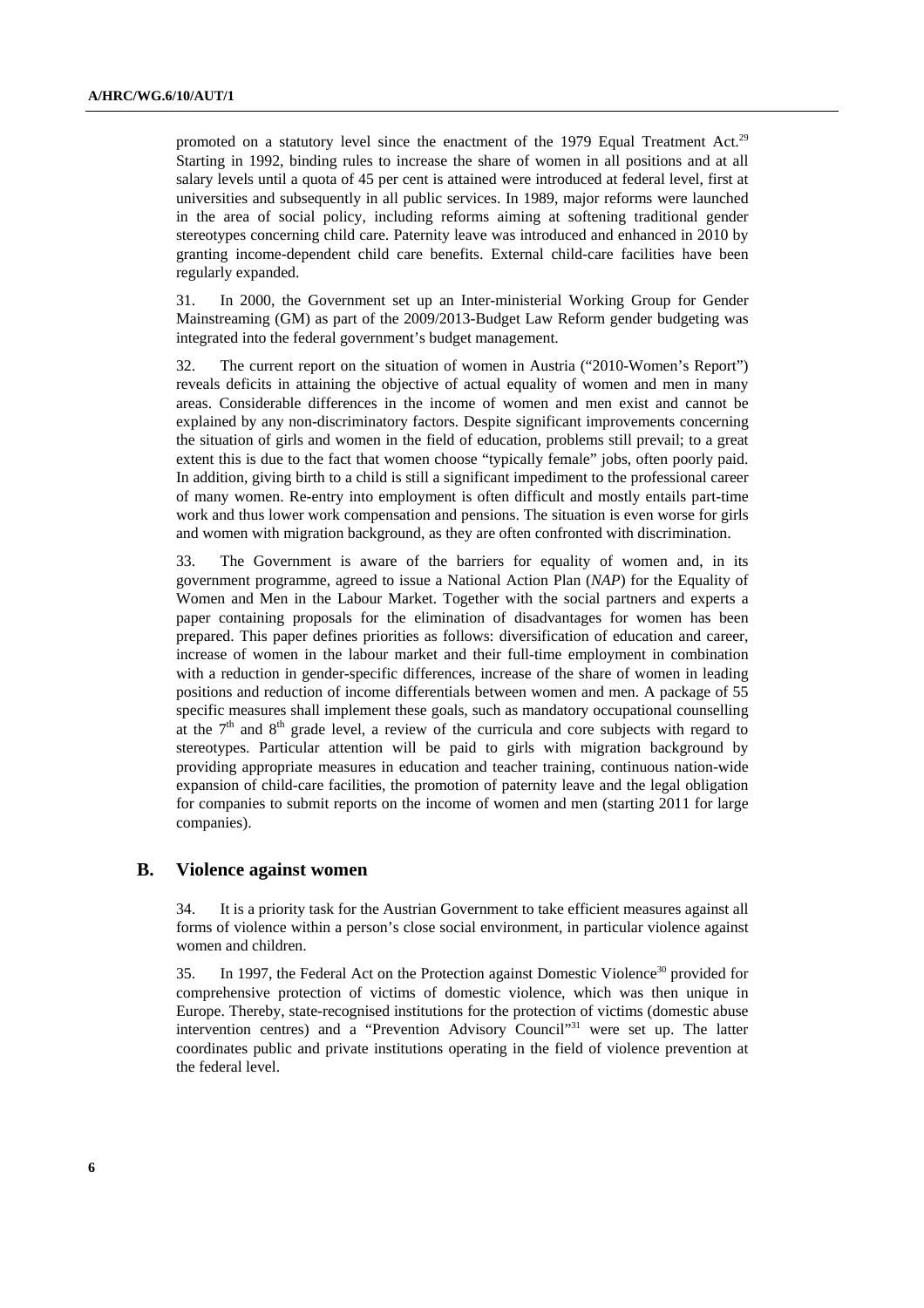36. The status of victims in criminal proceedings is important; victim rights have been improved. Since 2006, victims of violence are entitled to free legal and psycho-social assistance during proceedings; this has been continuously advanced.

37. The Second Protection against Violence Act<sup>32</sup> entered into force in 2009. A legal framework was established for authorising police or competent courts in cases of domestic violence to instruct the violent perpetrator to leave the apartment, to prohibit him from returning, from staying at certain areas or from having contact with the victim, in order to enable the victims to stay safe in their familiar surroundings. Violence protection centres were established in all provinces with the financing of the Federal Government. Courts and police authorities cooperate closely with the violence protection centres.

38. The Government further supports numerous Women's Service Offices<sup>33</sup>, which offer counselling for women affected by violence, and 30 shelters for battered women (offering a total of 750 places). A free 24-hour helpline is available for women throughout Austria. Five regional emergency numbers and a 24-hour women's hotline in Vienna were installed for persons affected by sexual violence.

39. Migrants, who have come to Austria in the framework of family reunification, find themselves in a particularly vulnerable situation. The settlement and residence laws were amended several times to take these circumstances into account. The current legislation provides for a separate residence permit for family members who have come to Austria to join their families; even if the conditions for family reunification are not fulfilled anymore, family members may meet the criteria for residence in Austria. These criteria include evidence of appropriate accommodation, income and health insurance. In certain cases, especially for victims of domestic violence and explicitly in the case of victims of forced marriages, the burden of proof concerning these criteria may be waived. Even victims of violence who are not (yet) legally residing in Austria, may be granted a residence permit if this is required to protect them from continued acts of violence.

40. The training of professionals such as police officers, judges, employees of institutions for the protection of women, health-care professionals is constantly improved. Public awareness campaigns are launched.<sup>34</sup>

41. Health-care institutions are particularly important as contact points for women affected by violence. In 2010, a first information brochure on health care for women affected by violence was published.<sup>35</sup> It helps employees in the health-care sector recognise the consequences of violence, addresses those concerned and offers them targeted help.

42. Austria is also committed to combating violence against women at the international level, in particular at EU and UN level. Austria was actively involved in the preparation of the EU Guidelines on Violence against Women and supports a series of relevant projects, such as the "Women, Gender and Development Directorate" of the African Union, the UN Secretary-General's UNiTE to End Violence against Women campaign or the UN Anti-Violence Fund.

43. Special emphasis is put on the implementation of UN Security Council Resolutions 1325, 1820 and 1888 on the special impact of armed conflicts on women. In 2007, Austria adopted a National Action Plan (NAP) for the implementation of Resolution 1325, containing specific measures in the field of humanitarian, diplomatic, peace-keeping and development-policy activities. A working group composed of representatives of all ministries has been set up to develop the NAP. Representatives of civil society are included. Once a year, the working group reports to the Council of Ministers on the implementation of the NAP.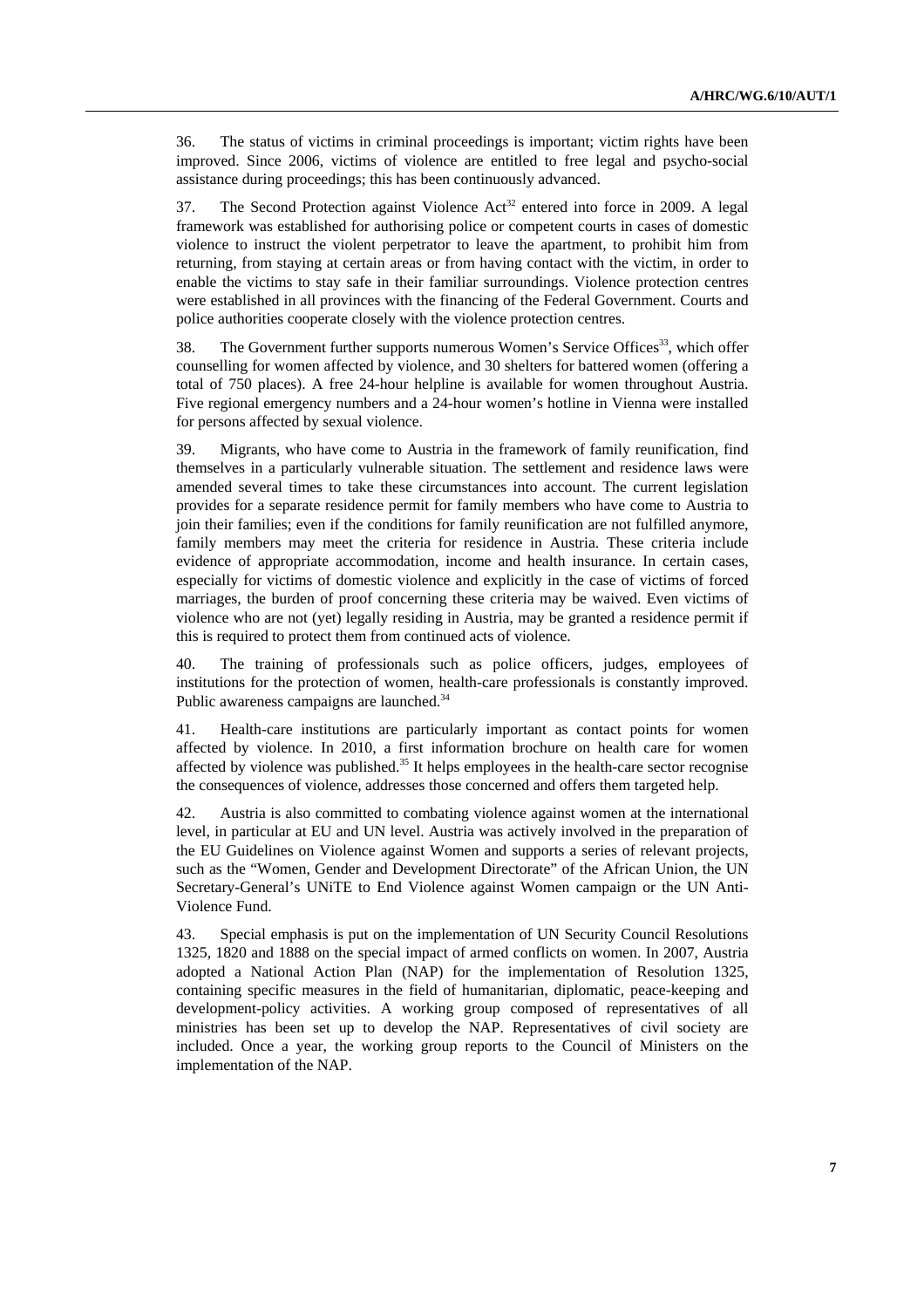## **C. Fight against discrimination, xenophobia, racism and intolerance**

44. Austria considers the fight against xenophobia and racism a priority task and takes various measures for the promotion of equal treatment and integration, and for the elimination of racism and prejudice. The government programme provides e.g. for the reinforcement of criminal-law protection against discrimination.

45. Austria ratified the International Convention on the Elimination of All Forms of Racial Discrimination (CERD) in  $1972$ ;<sup>36</sup> the convention was implemented by a federal constitutional law.37

46. The principle of equal treatment is enshrined in the constitution.<sup>38</sup> On this basis, extensive anti-discrimination legislation has been adopted, which is continuously being enhanced.<sup>39</sup> In the administrative and civil-law area, the implementation of the relevant EU Directives<sup>40</sup> has reinforced anti-discrimination legislation in Austria.

47. The Federal Equal Treatment  $Act<sup>41</sup>$  which is applicable in the private sector and the Federal Equal Treatment Act for Civil Servants and Employees<sup>42</sup> contain law provisions on the protection against discrimination at work on grounds of gender, ethnic origin, religion or belief, age and sexual orientation. Outside the working environment, protection against discrimination on grounds of ethnic affiliation is guaranteed in the field of social protection, including social security and health-care services, concerning social benefits, education and access to and supply with goods and services available to the public, including housing. Persons with disabilities are protected by a comprehensive anti-discrimination act. The provinces have adopted their own equal treatment and anti-discrimination acts within their spheres of competence, part of which exceed the scope of anti-discrimination protection guaranteed at federal level.

48. The current legal framework guarantees overall protection against discrimination on grounds of gender, race or ethnic origin and against discrimination on grounds of religion or belief, age or sexual orientation. However, there are different levels of protection. Efforts aiming at a gradual harmonisation of all grounds of discrimination exist.

49. The independent Office of the Ombudsperson for Equal Treatment supports victims of discrimination by providing them with free and confidential advice pursuant to the Equal Treatment Act.<sup>43</sup> An increase in human and financial resources is envisaged. Out-of-court procedures before the Equal Treatment Commission provide a confidential and free legal remedy. In addition, claims can be brought before a court. In individual cases, this may be more effective.

50. However, many victims of discrimination are reluctant to bring their case before a court or the Equal Treatment Commission because of high legal fees and long duration of proceedings. The Chambers of Labour<sup>44</sup> and the Austrian Trade Union Federation<sup>45</sup> represent their members in proceedings concerning labour and social matters and, in certain cases, bear legal fees.

51. Victims of discrimination by law enforcement officials may file a complaint with the Independent Administrative Senate.46 The Senate assesses the lawfulness of the police action but is not authorised to impose any sanctions or grant compensation. Disciplinary measures are to be taken by the superior of the official concerned and/or by a separate disciplinary commission. In the case of misconduct of a law enforcement official, the superior may also bring about an amicable settlement. If the misconduct of the law enforcement official constitutes a criminal offense, it must be reported to the public prosecutor's office, which is obliged to initiate an investigation.

52. In its fourth report on Austria published in 2009 ECRI pointed out that black Africans, Muslims and Roma are most likely to be discriminated against on racist motives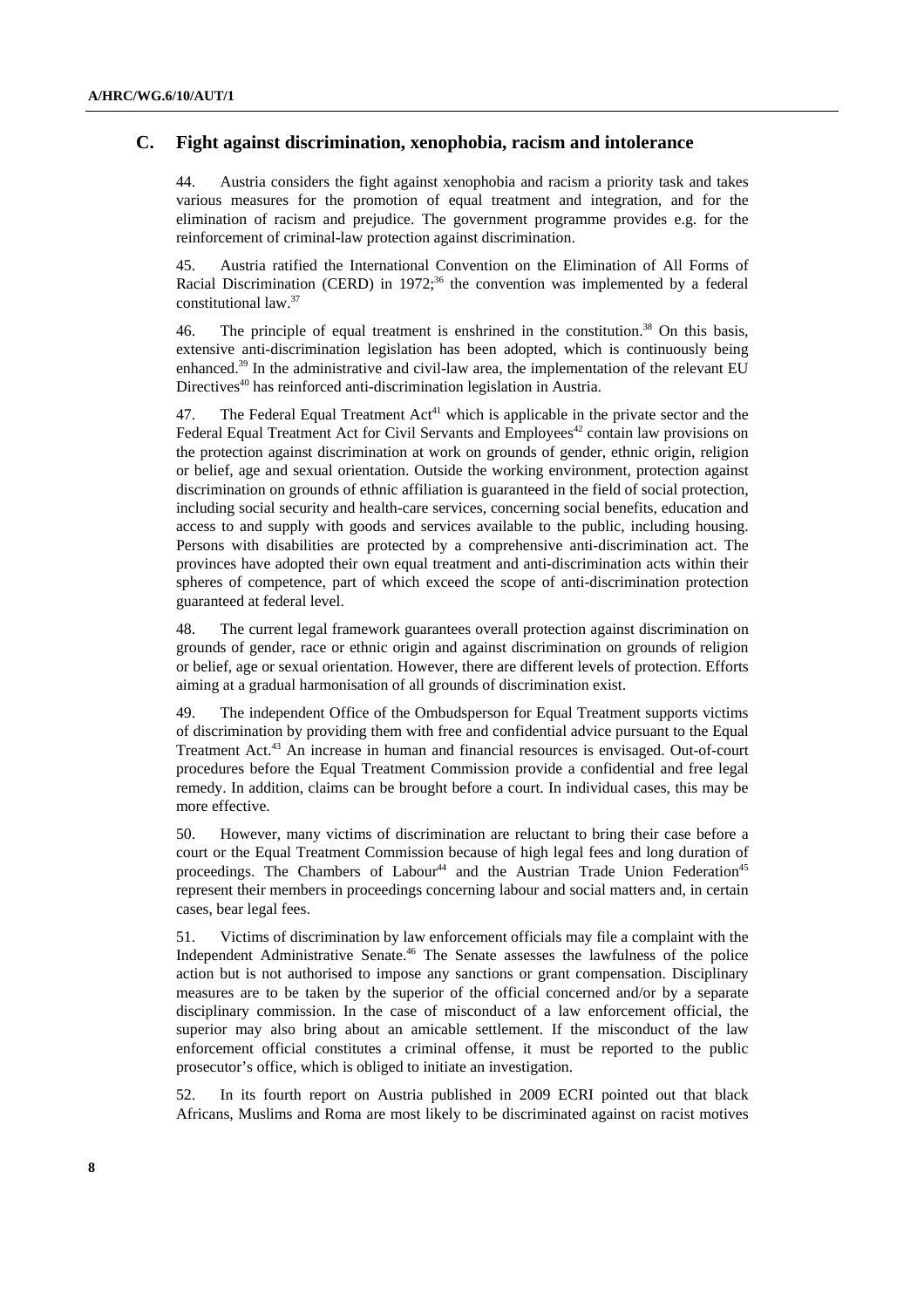and that asylum seekers, refugees and migrants from non-EU countries are often the target of racist and xenophobic comments.47 Austria takes this criticism very seriously. Existing measures, in particular in the field of training and awareness-raising, will be intensified according to the National Action Plan on Integration.

53. The Austrian Criminal Code contains the offense of incitement to hatred<sup>48</sup> which protects churches, religious communities and ethnic groups. The inclusion of other vulnerable groups is being discussed. Racist and xenophobic comments in political debates are inacceptable and may be prosecuted under criminal law.49 In addition, subsidies under the 1984 Journalism Subsidy  $Act<sup>50</sup>$  may be revoked because of defamation or incitement to hatred against certain parts of the population (also defamation of religions) or because of the Prohibition Act; this may affect bodies of a subsidised legal entity (e.g. political parties) or individuals within their sphere of influence.

54. With the re-establishment of the Austrian Press Council<sup>51</sup>, a voluntary control mechanism for the media is in place since 2010. On the basis of the journalists' code of honour, the Council shall curtail and eliminate racist incitement and discriminatory news coverage.

55. The criminal-law provisions on racism and revival of Nazism according to the Prohibition Act also apply to acts on the Internet. In 2006, Austria was the first contracting party to the Additional Protocol to the CoE Convention on Cybercrime for the Prevention of Racist Statements on the Internet. The E-Commerce-Act<sup>52</sup> establishes the responsibility of Internet providers to remove websites with racist content as soon as they obtain knowledge of such sites. Offices to submit respective websites have been set up by the federal government and by private Internet providers.

56. The fight against anti-Semitism is of paramount importance. Major domestic instruments include strict legislation (Prohibition Act, Criminal Code)<sup>53</sup> and education, in particular at primary and secondary schools. At the international level, Austria is committed to investigating the causes for anti-Semitism and to combating anti-Semitism, primarily under the Holocaust Task Force/ITF, the CoE and OSCE.

57. With the Act on Registered Partnerships<sup>54</sup>, which entered into force on 1 January 2010, the first legal framework for cohabitation of same-sex couples was created. Consequently, numerous statutory measures took effect which entailed a clear improvement of the legal situation of same-sex partnerships. However, this does not yet include rights such as access to reproductive medicine or adoption of step-children. The association "Gay Cops Austria" was founded in 2007 providing a platform for gay and lesbian police officers; this has reduced prejudice and advanced awareness-raising within the police.

#### **D. Human rights in the administration of justice and law enforcement**

58. The criminal justice system and the police play an important role in safeguarding the rule of law and the protection of human rights. There is awareness among the judicial and security authorities of their crucial function for the maintenance of the rule of law, which is indispensible for a democratic state. As infringements do nevertheless occur, the federal government has implemented further law-based measures to guarantee fair and impartial treatment for all, regardless of origin, gender, education or social and economic affiliation.

59. Austria is strongly committed to the absolute prohibition of torture. For this reason, the government programme contains the ratification of the Optional Protocol to the Convention against Torture and Other Cruel, Inhuman or Degrading Treatment or Punishment (OPCAT) and the establishment of a national prevention mechanism pursuant to art. 3 OPCAT. The legal preparatory work to implement a national prevention mechanism has already started.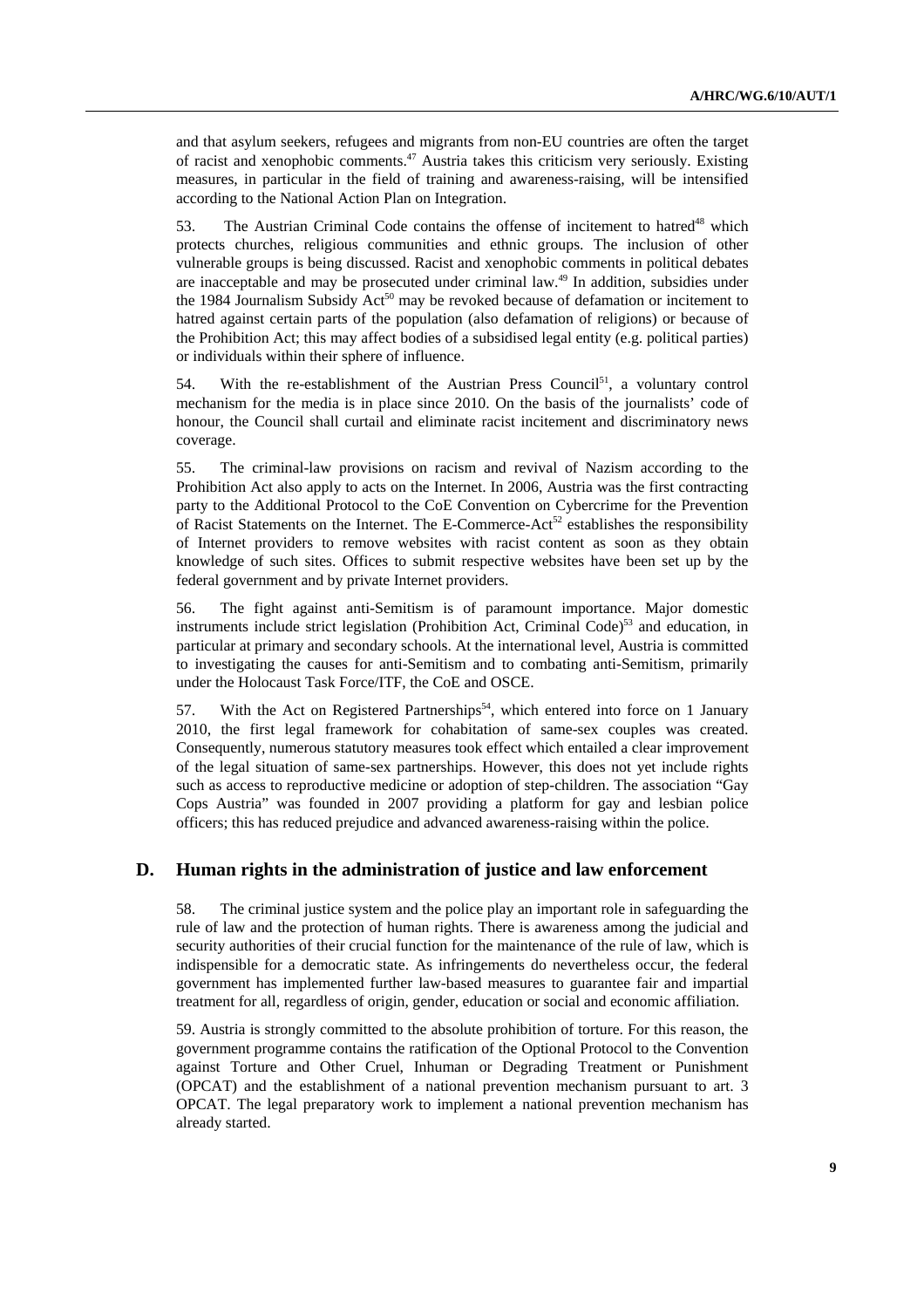60. With the entry into force of the Criminal Procedure Reform Act<sup>55</sup> in January 2008, more rights for defendants and additional transparency in proceedings were created. This also resulted in a need to change the procedures to be applied in cases of alleged abuse by law enforcement officials in order to guarantee an effective, swift and impartial investigation. The Ministry of Justice and the Ministry of Interior<sup>56</sup> agreed on binding measures to guarantee an objective implementation of the proceedings, excluding any form of bias by law enforcement officials. Apart from the condition that official acts must not be delayed, these measures provide, *inter alia*, that investigations may only be carried out by officials who are not biased. In case of abuse or if there are any indications thereof, the police station in charge of the investigation or the Federal Bureau of Anti-Corruption<sup>57</sup> must report to the public prosecutor's office without delay, however, no later than within 24 hours, attaching a statement of facts.<sup>58</sup> To avoid any form of bias, it is possible to bring certain cases before a court.

61. Police officers are provided with mandatory human rights training with a special focus on non-discriminatory police work in a multicultural society. The curriculum for the mandatory basic training for police officers provides for 56 hours of human rights education. Human rights education is also part of personality trainings and security police conduct courses. Regular human rights seminars are being held in cooperation with NGOs.

62. A variety of measures has been taken concerning human rights training for judges and public prosecutors. A human rights course is mandatory for all future judges and public prosecutors. Human rights, including equal treatment and anti-discrimination are part of the final exams for future judges. Since 2009, all future judges and public prosecutors have to complete an internship for at least two weeks in an institution for the protection of victims or a welfare institution. Additional human rights courses are offered on a voluntary basis. Judicial administration staff receives special human rights training in the correct dealing with prison inmates and conflict situations.

63. Since 1 April 2010 experts in the field of area studies (focusing on human rights) can be appointed by court under the Court Experts and Interpreters  $Act<sup>59</sup>$  to provide expertise of the political, human rights and cultural situation in third countries, which may be relevant in proceedings, for instance in extradition or asylum cases.

64. The government programme calls for an increase of the share of women in the police at all levels and to develop framework conditions for a better reconciliation of family and career. Equally, the share of migrants shall be increased as the composition of the police force should reflect the demographics of society in order to realize maximum acceptance and efficiency.

65. In early May 2010 Austria was reviewed by the UN Committee against Torture (CAT). The recommendations of the Committee are regularly evaluated and appropriate measures are taken to address existing shortcomings.

## **E. Asylum and migration**

66. A fundamental difference between immigration and the protection from persecution is stipulated both in EU laws and national legislation. Immigration is governed by the Settlement and Residence  $Act^{60}$  whereas the protection from persecution is governed by the Geneva Convention on the Status of Refugees and the Asylum Act<sup>61</sup>. Both areas have been determined by numerous EU Directives, which Austria has implemented. All decisions are taken on the basis of an assessment of each case.

67. Austria is committed to regulate immigration based on demand. The Settlement and Residence Act establishes the governor as first instance authority for residence issues. Given the key role of the residence law, the appellate authority is the Federal Minister of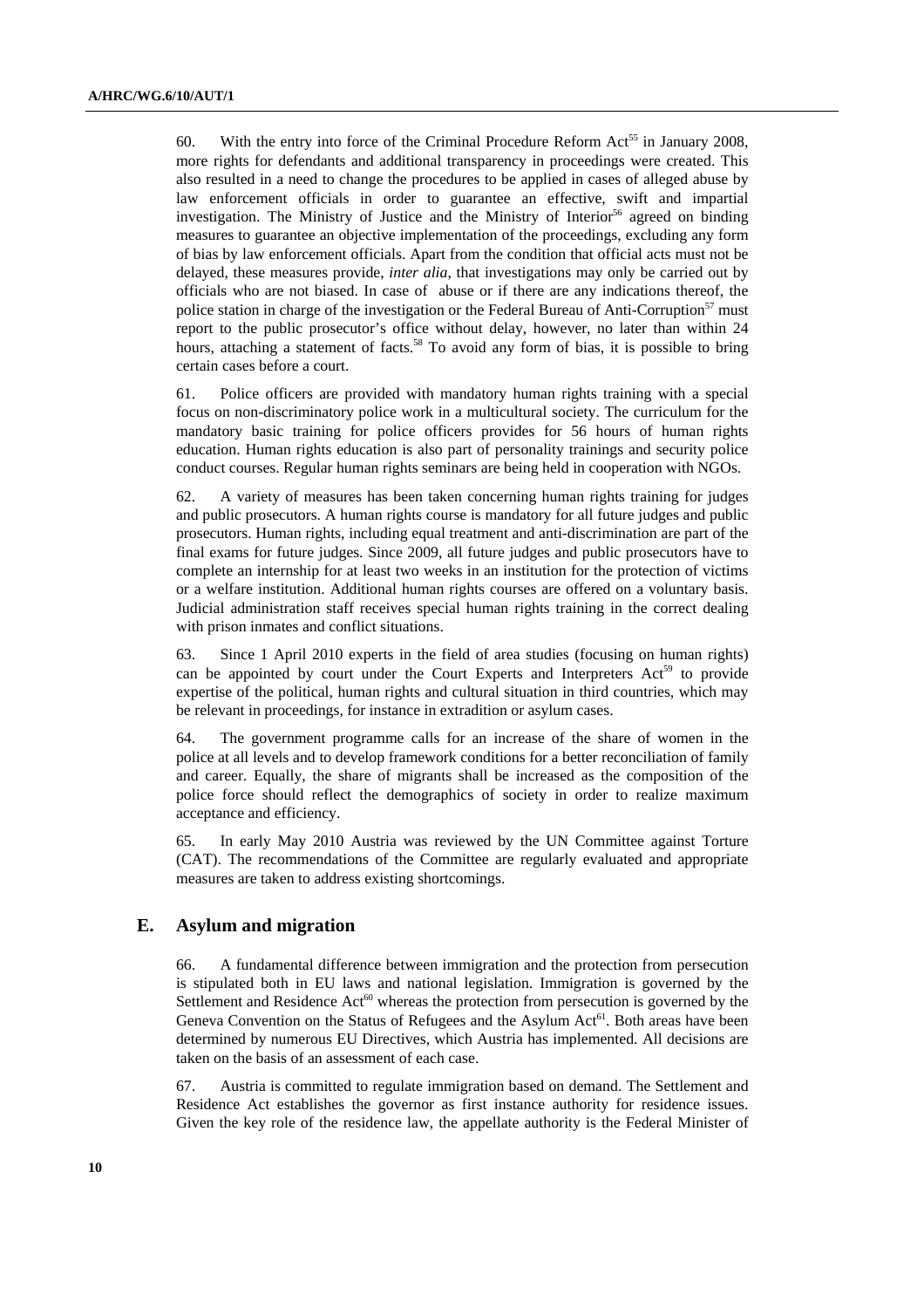the Interior. In 2009, there were 446,548 residence permits and a total of 211,742 applications for new residence permits were filed.

68. Austria acknowledges the right to asylum as a human right and is committed to protection standards laid down in the Geneva Convention, which it ratified in 1954. Austria has a longstanding tradition of receiving refugees. According to estimates by the UN High Commissioner for Refugees (UNHCR) more than two million refugees have been received by Austria since 1945 and almost 700,000 of them stayed in Austria. For years, Austria has been one of the EU Member States with the highest number of asylum seekers and in 2009 it was the country with the fourth largest number of asylum applications (15,821) compared to its total population. In 2009 3,247 applicants were awarded refugee status in accordance with the Geneva Convention.

69. At EU level, Austria advocates a burden-sharing system on the basis of solidarity and takes the view that increased cooperation between Member States and the countries of origin of asylum seekers is necessary. In this context, Austria attaches particular importance to fighting "root causes" of persecution and improving the living conditions in their countries of origin.

70. Austria welcomes the Stockholm Programme on freedom, security and justice, which was adopted by the EU end of 2009 and supports the EU's efforts to set up a Common European Asylum System with a high level of protection and fair and efficient asylum procedures.

71. The current Asylum Act entered into force on 1 January 2006 and was amended with effect of 1 January 2010. First-instance asylum proceedings are conducted by the Federal Asylum Office<sup>62</sup>. Its decisions may be appealed against before the Asylum Court<sup>63</sup>, which was established on 1 July 2008 to replace the former Independent Federal Asylum Board<sup>64</sup> with the objective to accelerate proceedings and reduce the backlog of pending proceedings. The creation of 25 additional posts for judges at the Asylum Court and the increase in personnel by approximately 50 per cent<sup>65</sup> successfully contributed to reduce the backlog in proceedings and to accelerate proceedings. Decisions of the Asylum Court may be appealed against before the Constitutional Court (in exceptional cases–concerning fundamental decisions–before the Administrative Court).

72. Basic care and services for asylum seekers are guaranteed, at federal level, by the 2005 Act on Basic Care and Maintenance<sup>66</sup> and by separate provincial laws and the Agreement on Basic Care and Maintenance<sup>67</sup> between the federal government and the provinces. Basic care includes food, accommodation and other supply services for asylum seekers (health care, arrangements for persons in need, information and counselling, school supplies, clothing). In case of federal competence, these services are provided at the public care institutions. In the provinces, approximately 700 different institutions accommodating refugees have been set up. The provinces are also assisted by numerous NGOs.

73. Austria is committed to act in conformity with human rights provisions of the ECHR with regard to deportations and expulsions. On the basis of the practice of the Constitutional Court, every Austrian authority ordering an expulsion must, in accordance with art. 8 ECHR, weigh the public interest in terminating the person's stay in Austria against the personal interests of the alien, taking into consideration and reviewing various criteria such as the duration of the alien's stay in Austria, the existence and intensity of family life or the degree of integration. If this weighing of interests, which is explicitly required by the Aliens' Police Act<sup>68</sup>, shows that a permanent expulsion is inadmissible, a residence permit must be granted.<sup>69</sup>

74. For persons in need of special protection, a special residence permit on humanitarian grounds exists: Persons aiming at penal and civil litigation in cases of human trafficking, victims of domestic violence or unaccompanied minors for reasons of the child's well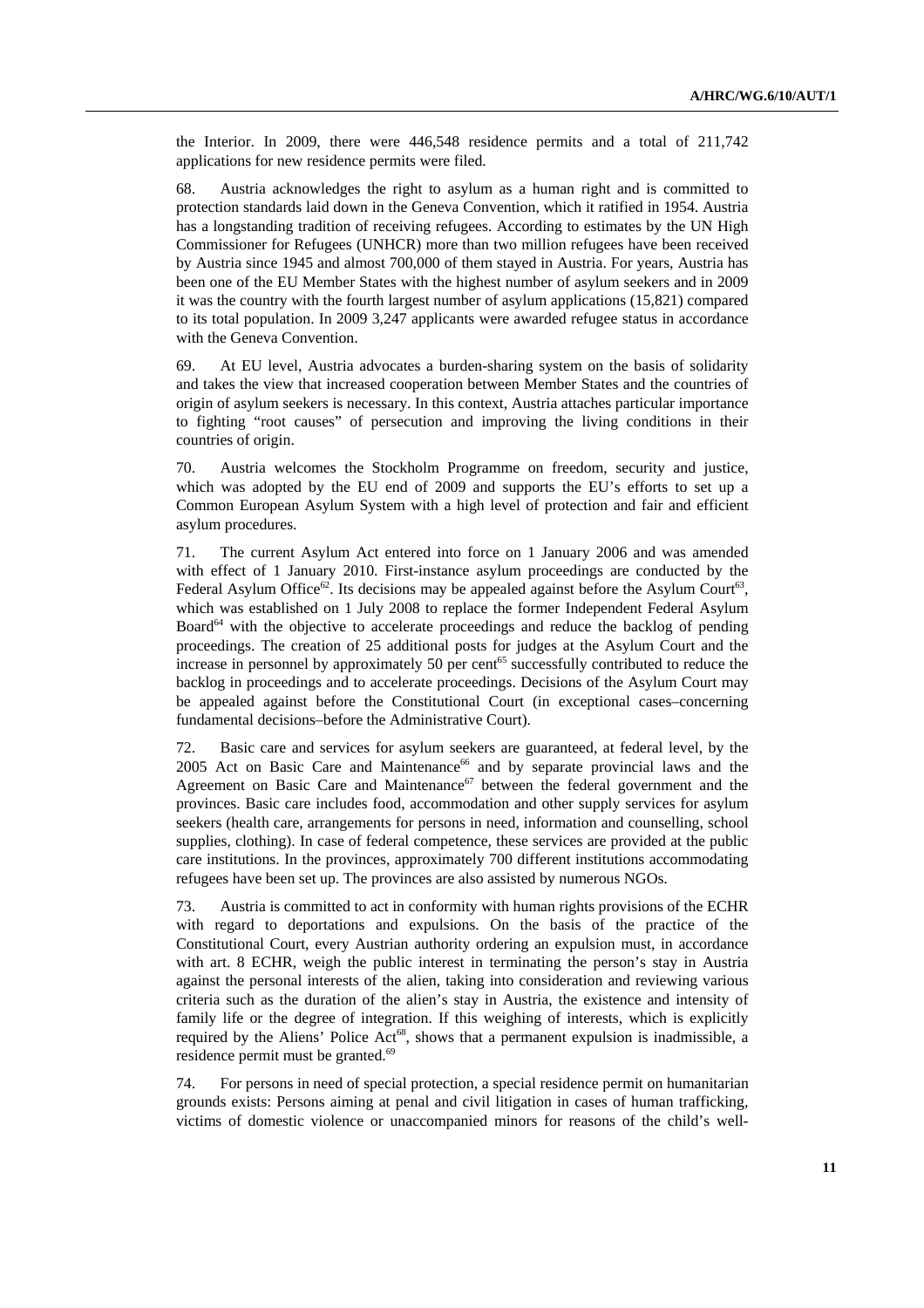being may file an application for a residence permit for special protection, in which case less strict application requirements apply.70 Such permit may also be granted *ex officio*.

75. A special challenge for the immigration authorities is to ensure that the expulsion or deportation of persons is conducted in conformity with statutory and human rights provisions. Detention pending deportation may be imposed on aliens provided that the statutory requirements are met.<sup>71</sup> When ordering detention pending deportation, the interests of the individual have to be weighed against the actual need for such security measure. This has to be verified by the authority in each individual case. If less intrusive measures (e.g. regular visits to the police) can be applied, the authority may impose such measures. In the case of minor aliens, the authorities must apply the less intrusive means if available. The lawfulness of detention pending deportation is subject to the review of the Independent Administrative Senates and the Administrative and/or Constitutional Court.

76. The HRAB regularly reviews all detention facilities and talks to inmates and personnel. Every person detained pending deportation is provided with initial information about his/her rights and obligations (forms available in 42 languages) including an offer to contact an NGO in charge of providing assistance to inmates of detention centres.

77. The Austrian authorities are well aware of the problems relating to the detention of persons pending deportation at police detention centres and the resulting "closed-regimestations". Therefore, the "open-doors-regime" project, which provides detainees with better and more humane conditions, continues. In accordance with the government programme and starting 2011, a separate detention centre for members of third countries awaiting their return shall be built (capacity: 220 detainees). The new centre will implement a recommendation of the CPT.<sup>72</sup> In addition, the detainees' willingness to leave the country on a voluntary basis (in particular under a programme of the European Return Fund) will be encouraged by providing them with special care and extensive pre-return counselling.<sup>73</sup> Moreover, Austria is making an effort to improve the detainees' access to free legal advice.

#### **F. Human trafficking**

78. Austria is a party to relevant legal instruments against trafficking in human beings and has taken specific measures to implement its international obligations. In 2004 the Task Force Combating Human Trafficking<sup>74</sup> was set up to coordinate and intensify these measures. The second Austrian "National Action Plan against Human Trafficking" (NAP) was adopted by Government in 2009 and simultaneously the first Austrian Coordinator on Combating Human Trafficking<sup>75</sup> was appointed.

79. The 2009-2011-NAP reflects the comprehensive approach to combating human trafficking, which includes national coordination, prevention, victim protection, criminal prosecution and international cooperation. Representatives of civil society play a central role in the preparation and implementation of the 2009-2011-NAP against Human Trafficking and in protecting victims of human trafficking and taking preventive measures.

80. According to NGOs, police and judicial authorities cooperate very well with the institutions for the protection of victims. Since 1 January 2010 victims of human trafficking may be granted a residence permit valid for at least six months. Additionally, they may be included in a witness-protection programme. Issues concerning the residence of identified victims of human trafficking in Austria are also discussed on a regular basis in the Task-Force. A special care institution of the City of Vienna – "*Drehscheibe*" – has been set up for minor victims. The Ministry of the Interior commissioned the NGO "*LEFÖ*" to assist victims of human trafficking throughout Austria. Within the framework of the EU-Return Fund, the Government supports return and reintegration programmes for victims of human trafficking.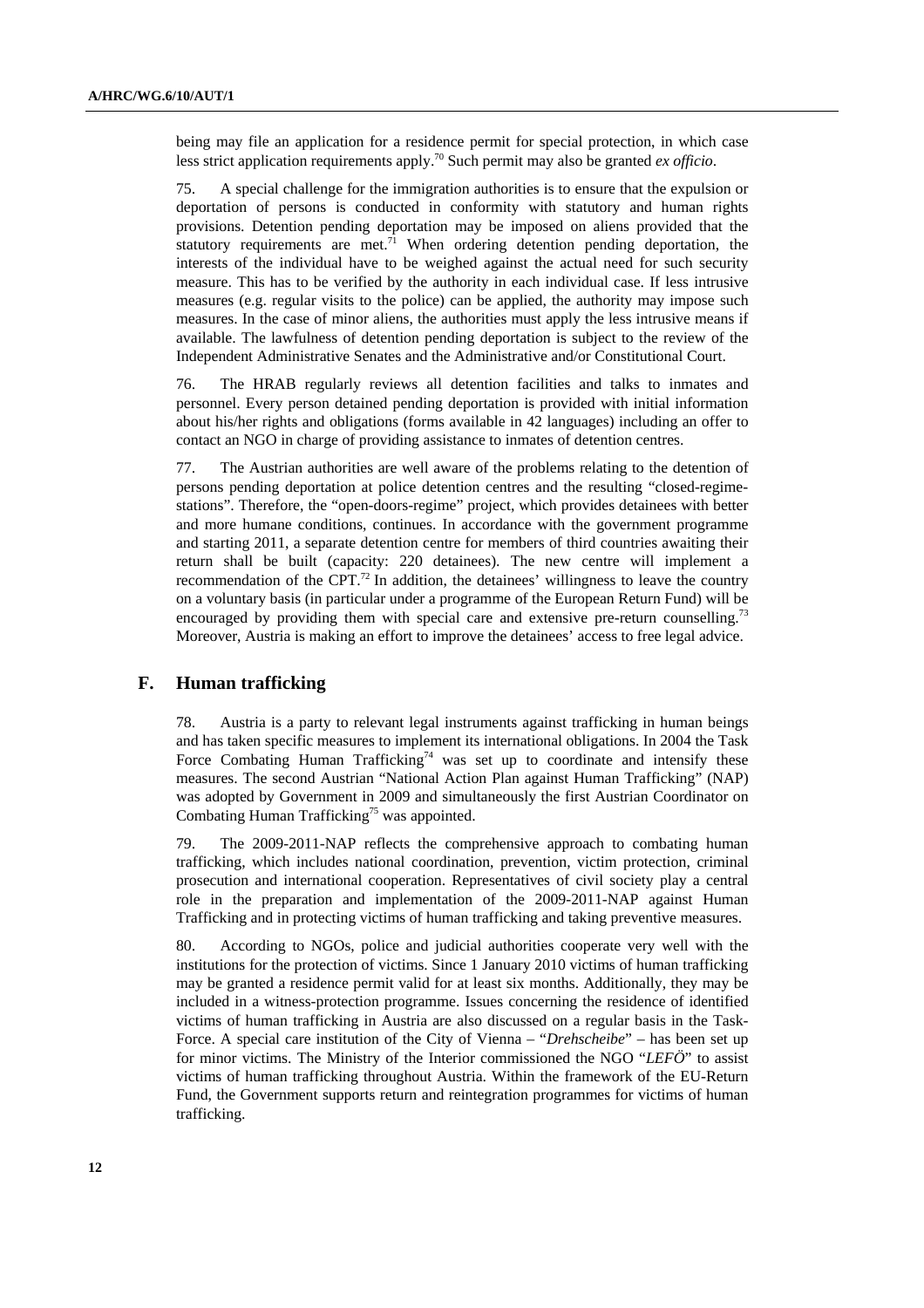#### **G. Children's rights**

81. The Government wishes to ensure the best chances for children and recognises the right of children and young adults to a self-determined life and to an optimal and free development as well as to their right to special protection.

82. Austria has ratified the  $CRC^{76}$  and its Additional Protocols<sup>77</sup>. In order to strengthen the rights of children, essential children's rights laid down in the Convention shall be incorporated into the constitution. A Government draft has been submitted to parliament for discussion. This draft defines the wellbeing of children as central benchmark for all actions and provides for the right to adequate participation in all matters relating to children. The right to a non-violent upbringing and the right to protection from economic and sexual exploitation have been included. The right to regular personal relationships and direct contact with both parents and the entitlement to special protection and assistance of the state in case the child is removed from his/her family environment are contained as well as the equal treatment of children with and without disabilities and the special care for children with disabilities. Enshrining children's rights in the constitution shall also serve the purpose of building awareness. Education about children's rights is supported by special information<sup>78</sup> for certain vocational groups, parents and children.

83. All children in Austria shall be able to live in a non-violent environment. In order to implement the prohibition of any form of violence in the upbringing of children (in place since 1989), various instruments for prevention like awareness raising, networking and professionalization have been developed. Support facilities for the protection of victims have been extended and criminal proceedings improved ("Acts on the Protection against Violence").

84. Another major government concern is combating sexual violence. Austria will ratify the CoE Convention on the Protection of Children against Sexual Exploitation and Sexual Abuse. Special working groups have come up with and implement strategies to end violence against children in institutions, against sexual abuse of children in connection with tourism and in the new media and against trafficking in children. These working groups facilitate inter-institutional dialogue and thus make cooperation and coordination easier.

85. In order to substantiate the right to co-determination, in 2007 the voting age was lowered from 18 to 16 years. The importance attributed to the co-determination and selfdetermination of adolescents is also expressed in the establishment of the Austrian National Youth Council<sup>79</sup> in 2011, which is independent and on an equal footing with all other social partners in all matters concerning young people.

86. In order to strengthen cultural identity<sup>80</sup> of children, native-language classes for pupils with non-German mother tongue (including those raised in multi-lingual homes) were reinforced by increasing resources. In the school-year 2008/09 more than 360 teachers at more than 800 schools taught native-language classes to around 30,000 students in a total of 18 languages.

87. Another measure to help children finding their cultural identity, to promote their language development and improve the integration of children from families with migration background is the mandatory kindergarten year, which was introduced with the school-year 2010/11.

88. During the 2010 Children's Health Dialogue a health strategy for children and adolescents was developed, which focuses on health promotion and structural prevention under a "Health in All Policies" strategy.

89. In order to improve the protection and assistance granted to children, a new youth welfare law was prepared in cooperation with the provinces.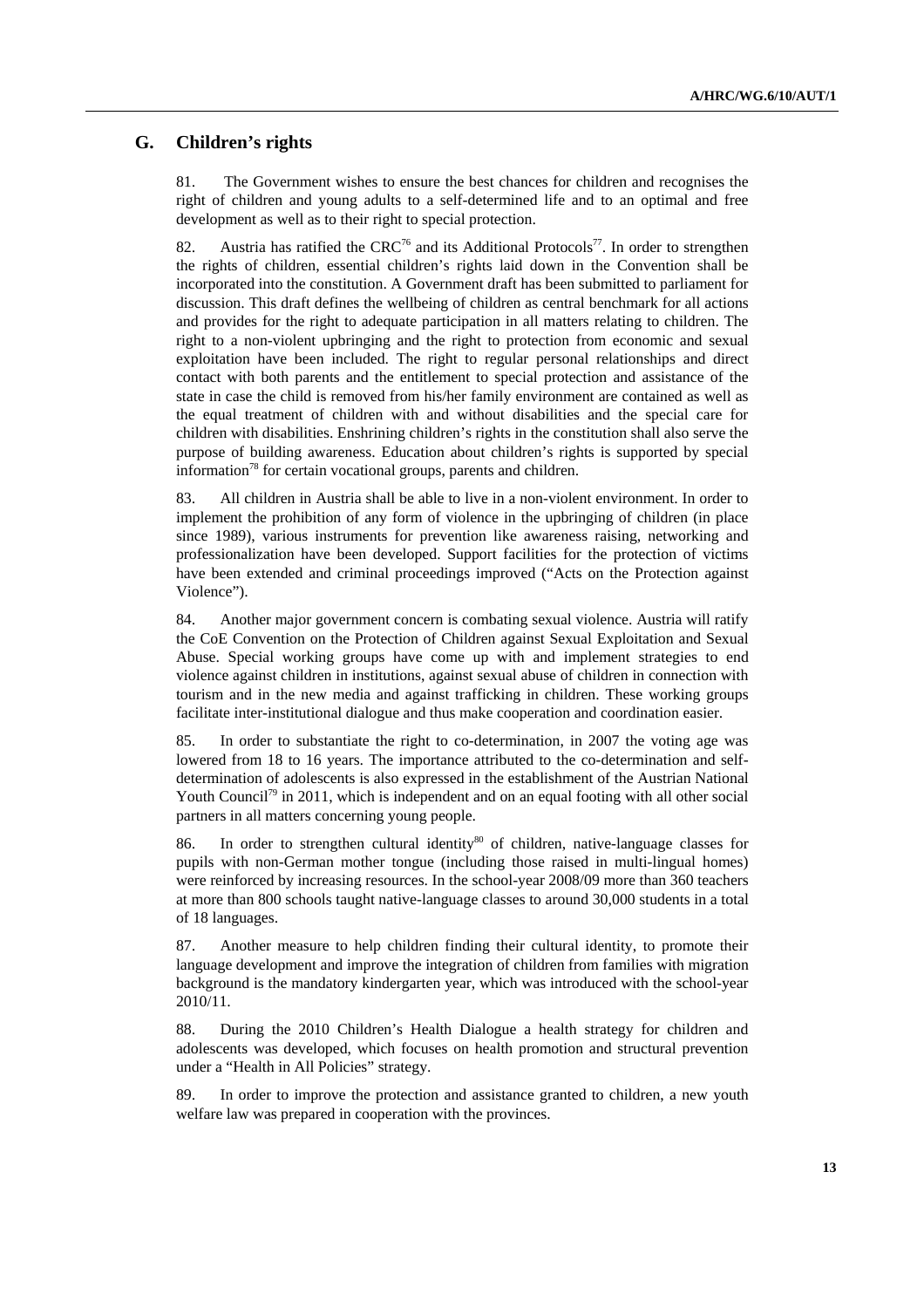90. Austrian criminal law on young offenders entails an abundance of measures taking into account the special situation of adolescents and is primarily aimed at deterring young offenders from committing any additional criminal offenses and to facilitate their social reintegration. Apart from the option to waive a criminal conviction, criminal law also offers a diversion programme. In recent years, sanctions involving the deprivation of liberty have declined.

91. Regarding the problems of unaccompanied minor refugees, separate care institutions have been set up; detention may only be applied as a last resort. Detention pending deportation must not be imposed on persons under the age of 14 and may only be imposed on persons under the age of 16 if it is guaranteed that the available accommodation and care corresponds with the age and development of the adolescent detainee.

## **H. Ethnic groups**

92. Austria's autochthonous ethnic groups enjoy special protection, both at constitutional level<sup>81</sup> and on the basis of numerous other legal sources, including the Ethnic Groups Act. $82$  Ethnic groups are defined as groups of Austrian citizens living in parts of the federal territory and having a mother tongue other than German and heritage of their own. According to this definition, the Burgenland-Croatian, the Slovenian, the Hungarian, the Czech and the Slovak ethnic groups as well as the ethnic groups of Roma have been recognised under the Ethnic Groups Act.

93. People are free to declare themselves members of an ethnic group. Members of ethnic groups must not be disadvantaged because they exercise or do not exercise any rights they are entitled to as such members. The Austrian legal system does not provide for registration of ethnical affiliations.

94. To advise the Government and its ministers in matters relating to ethnic groups, an advisory council has been set up at the Federal Chancellery for each ethnic group. The Government supports ethnic groups in manifold ways under the ethnic group promotion programme. In addition, under certain conditions, the languages of ethnic groups are admitted as official languages before courts and administrative authorities. In certain areas of the Austrian territory, names and signs of topographic character must be indicated both in German and in the language of the respective ethnic group.

95. Regarding the implementation of the judgment of the Constitutional Court of 13 December 2001 on topographical names and signs in the province of Carinthia, the government programme provides that a new regulation with the broadest possible consensus shall be guaranteed at constitutional rank on the basis of the existing proposals. On the basis of these proposals, negotiations are currently being held, primarily at political level, in order to reach consensus for the benefit of the successful coexistence of the different ethnic groups and to guarantee that all parties involved accept the measures to be taken.

96. In addition and on the basis of the government programme, all-embracing discussions are pending with a view to a comprehensive new regulation on ethnic groups, which includes measures in the field of language and education, economic and regional policies as well as the treatment of legal and structural issues. In the framework of ethnic group promotion projects aiming at the promotion of intercultural dialogue, in particular between the minority and majority populations, are also financially supported on the basis of the Ethnic Groups Act<sup>83</sup>.

97. Special educational programmes play a significant role in preserving the languages of ethnic groups. The federal and provincial governments also subsidise private institutions providing multi-lingual early childhood education. Subsequent education takes place partly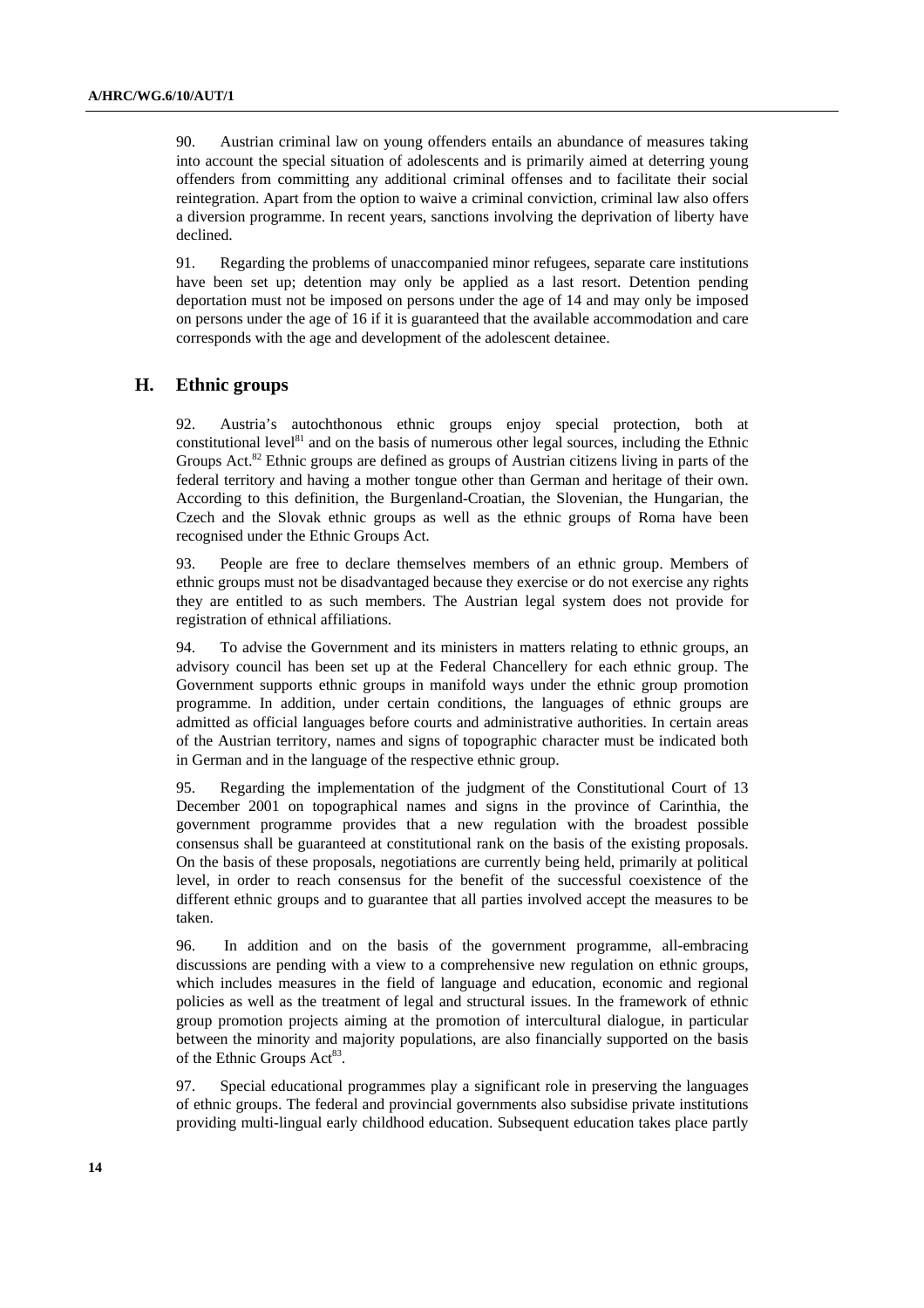on a statutory basis and partly in state-funded private forms of education and schooling. Apart from these specific forms of schooling for the Austrian ethnic groups, the languages of the ethnic groups are also taught as a subject at general public schools, in various types of schools and in numerous locations. To meet the additional specific needs of the ethnic group of the Roma, targeted measures of assistance in the field of education are taken.

98. The availability of media in the languages of the ethnic groups is noteworthy as well. The (public) Austrian Broadcasting Corporation (ORF) is obliged by law to broadcast an adequate part of its programme in languages of the ethnic groups. A draft law currently discussed by parliament provides that the on-line offers by ORF should also contain sections in the ethnic groups' languages; in practice this is already the case. Print media published in the languages of the ethnic groups or bilingual print media are also subsidised under the ethnic group promotion programme.

#### **I. Freedom of religion**

99. In Austria, the state's legal position vis-à-vis religion is based on two core principles: freedom of religion and belief and the constitutional guarantee for religious communities to act as corporate entities in public.

100. The Basic Law on the General Rights of Nationals of 1867 (StGG) $84$  provides for freedom of faith and conscience and, in conjunction with the 1868 Interdenominational Act<sup>85</sup>, lets individuals freely choose his/her affiliation to a church/religious community, to discontinue religious membership or to have no religious affiliation at all. The StGG also defines the corporate status of legally recognized churches and religious communities. They have a public-law status, regulate and administer their internal affairs independently and have the exclusive right to their name, their religious doctrine and to the exclusive care for their members.

101. The right of non-recognised religious communities to publicly exercise their religion was first enshrined in the 1919 Treaty of Saint Germain.<sup>86</sup> The individual right of freedom of religion, conscience and thought was reinforced by the ECHR. In 1998, the Federal Act on the Legal Status of Registered Religious Communities<sup>87</sup> introduced new regulations on the procedures to legally recognize religious communities. The constitution provides that Austria takes a neutral approach towards religion, the state's tasks and objectives follow a purely secular orientation.

102. Austria actively supports efforts on the regional and international level to protect freedom of religion and religious minorities worldwide.

#### **J. Human rights in the information society**

103. The Austrian Government has been taking specific measures to achieve digital inclusion, in particular of persons from non-academic environments, people with low income, elderly persons, persons with special needs and migrants in order to contain and/or eliminate existing discrimination in relation to gender, age, origin, schooling and income. The objective of these initiatives is to create an information society for everyone.

104. A major goal of the Austrian E-Government Strategy is to offer public service of high quality to everyone. The E-Government Act<sup>88</sup> forms the legal framework for electronic communication with public authorities. The "Internet guide for official channels"89 provides online assistance with Austrian authorities. In order to make these services accessible for people without technical infrastructure, public multimedia stations with Internet access have been installed. Electronic documents are also accessible for visually impaired persons.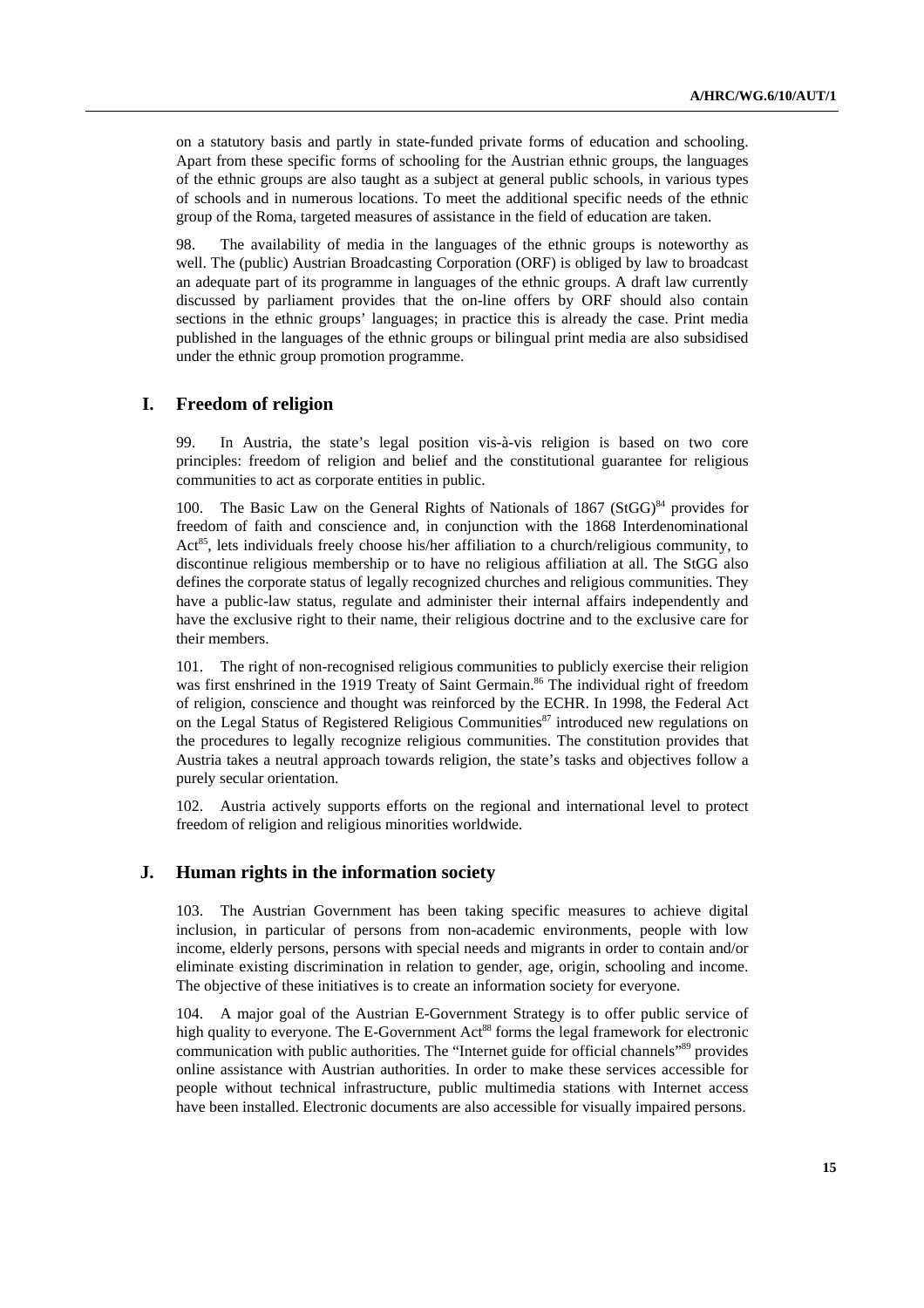105. A special website<sup>90</sup> offers comprehensive information about the Internet, its opportunities and potential risks.

106. In early 1999 the EU adopted an Action Plan for the promotion of safer use of the Internet in order to effectively combat illegal content. Ever since, the so-called "Safer Internet Programme" has contributed to the establishment of a European network of hotlines and the drafting of codes of conduct for service providers, the development of filtering and classification tools and the promotion of awareness-raising programmes. The new programme focuses on protecting children from illegal content.

107. Internet Service Providers Austria is an umbrella association of the major providers in Austria, and has installed a contact point named Stopline<sup>91</sup> for all users who come across child pornographic or neo-Nazi/racist content on the Internet. Stopline informs the respective provider, foreign partner hotlines and the competent authorities immediately about illegal content, who take the necessary measures to delete the illegal content and prosecute the offenders. Stopline is a member of the International Association of Internet Hotlines, which closely cooperates with hotlines in America and Australia, ensuring that child pornography/neo-Nazi/racist content on non-European servers can be traced efficiently.

108. The Austrian Data Protection Commission, established in 1980, is one of the world's oldest data protection authorities. Pursuant to the 2000 Data Protection  $Act^{92}$  the Data Protection Commission enforces the right to information against data processors in public and private areas. The right to correct and delete data of private processors can only be asserted in court.

109. The Data Protection Commission deals with all types of complaints against police, public service organisations, telecommunication and insurance companies, banks and other financial service providers. Recently, the Commission has been dealing with credit information and video surveillance. A data protection report<sup>93</sup> is published biannually.

#### **K. Rights of persons with disabilities**

110. On the basis of the equality principle, $94$  the federal, provincial and municipal governments must guarantee equal treatment of persons with and without disabilities in all areas of daily life. The government programme foresees an evaluation and development of laws on the equality of persons with disabilties. An evaluation and a potential expansion of personal assistance for persons with disabilities will be carried out.

111. In 2008, Austria ratified the UN Convention on the Rights of Persons with Disabilities (CRPD).<sup>95</sup> In October 2010, the first state report on the national implementation of the Convention was submitted to the UN. On the basis of this report and the Government's report on persons with disabilities of 2008 – a "National Action Plan for Persons with Disabilities 2011–2020" will be prepared.

112. In implementing the CRPD, the Federal Act on Persons with Disabilities<sup>96</sup> was amended and an independant monitoring body established. It gathers information from administrative bodies concerning individual cases, gives recommendations and reports regularly to the Federal Disability Advisory Board<sup>97</sup> and the Minister for Social Affairs.

113. The protection of persons with disabilities against discrimination is governed by the Package on Equal Treatment of Persons with Disabilities, which entered into force on 1 January 2006<sup>98</sup> and is in compliance with the CRPD. The Disability Equality Package provides for a prohibition of discrimination in everyday life, which covers access to and supply with goods and services available to the public as well as the area of the federal administration (Federal Act on the Equal Treatment of Disabled Persons<sup>99</sup>). The provinces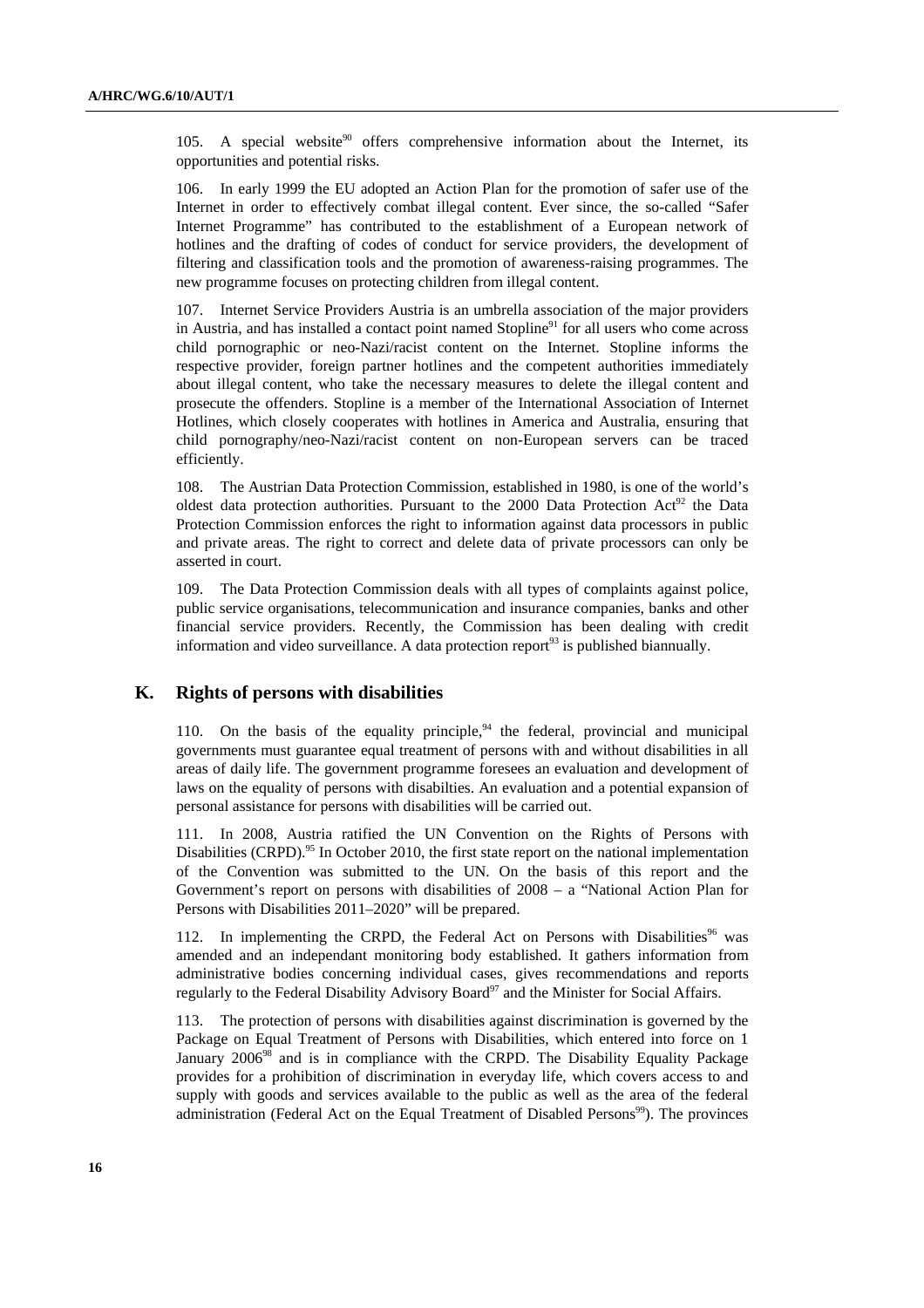have issued anti-discrimination laws for their own spheres of competence. The Austrian sign language is an officially recognised language pursuant to the Federal Constitutional Law $^{100}$ .

114. The prohibition of discrimination at work is enshrined in the Act on the Employment of Persons with Disabilities<sup>101</sup>. The basis for this act was the EU Directive establishing a general framework for equal treatment in employment<sup>102</sup>. An independent Ombudsperson for Persons with Disabilities is entrusted with counselling and supporting persons with disabilities in discrimination matters. Persons with disabilities have equal access to all measures that are available for all job seekers. An employment quota for persons with disabilities<sup>103</sup> shall ensure their integration in the labour market. Companies who do not employ persons with disabilities must pay compensation into a fund. This fund together with resources from the federal budget and the European Social Fund, with approximately EUR 180 million are used to finance contributions to labour costs, workplace equipment and adjustments, integration assistance, support during occupational training, career counselling after school, personal assistance at work and other.

115. The integration of children with disabilities at primary and secondary schools was provided by law in 1993 and 1996. At the parents' request, children in need of special educational support may either attend a special needs school or be taught in a regular school. Integrative education is organised either in integration classes<sup>104</sup> or individually. For several years, more than half of all children in need of special educational support have been receiving integrative education. Special statutory provisions were enacted in order to guarantee continuous assistance for students with disabilities in the upper secondary schools<sup>105</sup>. Integrative vocational training is realised by extending the apprenticeship by one year or, in exceptional cases, by two years and/or in the form of partial qualification for a skilled trade with one to three years of training. An amendment of the Vocational Training Act<sup>106</sup> provides for a reduction of the regular daily and weekly working hours for apprentices with disabilities. Universities students with disabilities are supported in all fields of their studies by Disabled Students' Officers<sup>107</sup>.

116. The University of Education Lower Austria<sup>108</sup> offers a five-semester training course for teachers of deaf children, several other teacher-training colleges offer courses in Austrian sign language. A Ministerial guideline for teaching in Austrian sign language and sound accompanying and supporting signs is being prepared on the basis of the curriculum. A bilingual data base for schools will be established within 2 years (2010–2011).

117. NGOs call for a comprehensive barrier-free access in all fields of life and the implementation of the principle of self-determination for persons with disabilities.

#### **L. Economic, social and cultural rights**

118. Austria has ratified the International Covenant on Economic, Social and Cultural Rights (CESCR) and the European Social Charter and endeavours to fully realise the economic, social and cultural rights provided therein. In addition, when applying EU law, Austrian courts and administrative authorities are also bound by the social and economic fundamental rights laid down in the EU Charter on Fundamental Rights. The potential ratification of the Optional Protocol to the CESCR and the Revised European Social Charter will depend not least on the national agreement about the inclusion of social rights into the Federal Constitution.

119. Although social rights have not been yet included in the constitution yet, extensive social legislation exists for decades. Austria is a welfare state with high social standards and is committed to social market economy.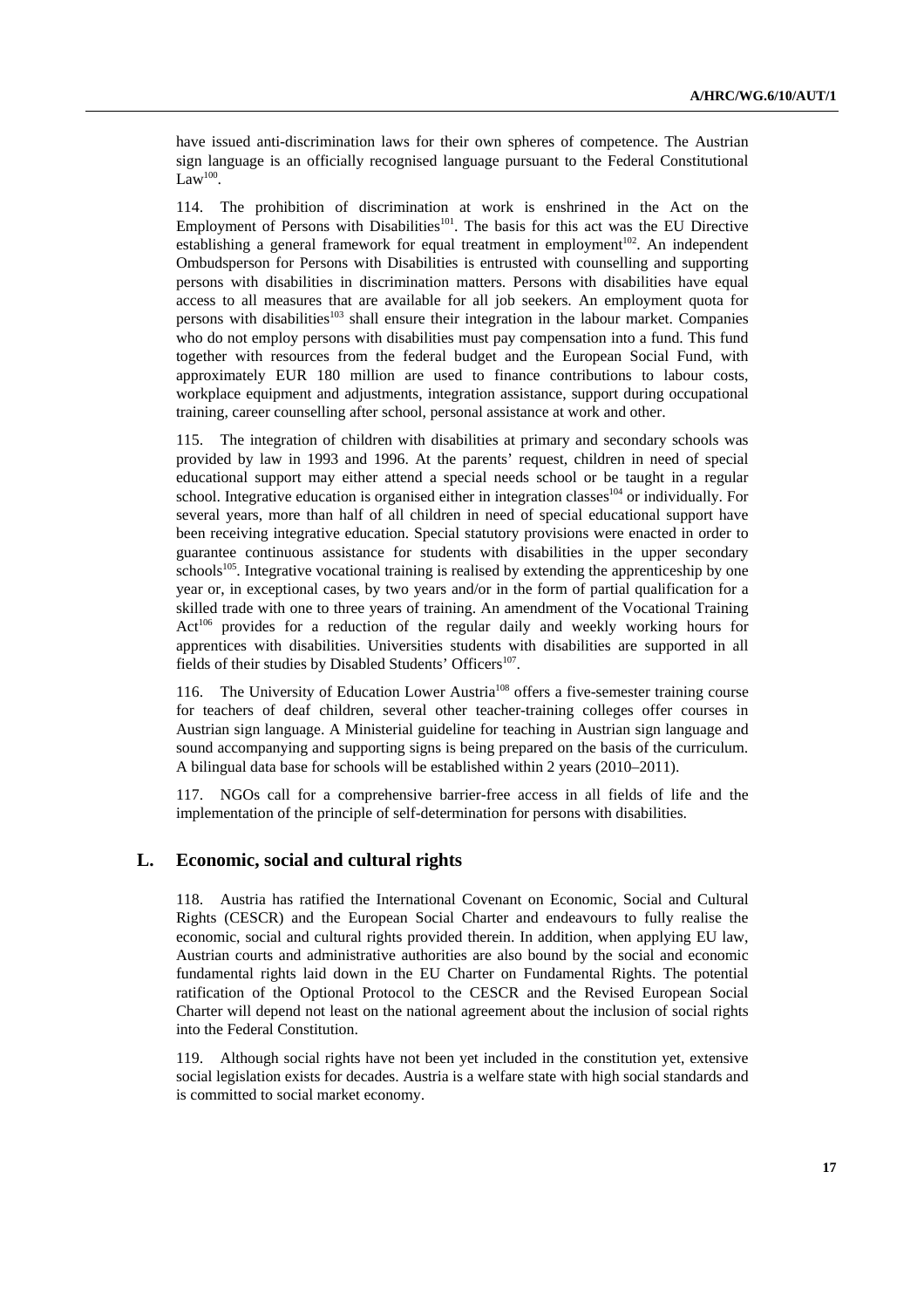120. To secure the comprehensive social network even in economically challenging times, the Government takes specific reform measures to achieve full employment and combat poverty.

121. The promotion of education, training and youth employment and the integration of marginalised groups into the labour market are priority areas of the labour market policy. On behalf of the government, the Public Employment Service Austria (AMS) provides employment services, advice, qualification and financial support and thus contributes essentially to preventing and eliminating unemployment in Austria.

122. All services by the AMS are equally available for migrants. Specific courses like orientation courses for persons with non-German mother tongue, courses to improve higher qualified job opportunities, assistance in job application, or German courses promote the migrants' access to the labour market. Special attention is paid to the cooperation between the AMS and various organisations for migrants.

123. The strengthening of social solidarity and combating poverty are central objectives of the Government in all policy areas. In an agreement between the federal Government and the provinces, Austria has decided to introduce a needs-related minimum income scheme, which will contribute to a harmonisation of the social benefits system. Persons who cannot cover their living costs and those with a permanent residence permit in Austria are entitled to this benefit. Those with no health insurance will be included into the State health insurance scheme. These measures shall make the social benefit scheme transparent and poverty-proof. Single parents, who are especially at risk of poverty will profit from this improvement. Persons granted asylum and persons under subsidiary protection – alongside other third country nationals with unlimited residence permits – also have a legal right to a minimum income. One of the core objectives of the needs-related minimum income scheme is the (re)integration of marginalised groups into the labour market.

124. The Government is committed to a strong public health system and to guaranteeing high-quality medical care for everyone in Austria, irrespective of income, age, origin, religion or gender. To increase patient safety, the Austrian government supports a joint initiative of Austrian doctors and other health-care professionals for the implementation of a national error reporting and learning system for the Austrian health-care system, which has been publicly accessible on-line since November 2009.<sup>109</sup>

125. The core elements of the Austrian education policy is education and training for everyone, increase of knowledge, abilities and skills, recognition of individual performance and promotion of a value-oriented personal development. Education means promotion of creativity, social competence, intercultural understanding, tolerance and democracy, which is strengthened primarily through political education. Primary and secondary schools have to ensure the highest possible level of education for everyone. Children and young adults in Austria should receive the best possible education. On the basis of equal opportunity and gender equality the school has to ensure a non-discriminatory development for children with different family backgrounds and cultural origins.

126. Austria has taken comprehensive measures in the field of adult education enabling people to obtain school-qualifications in a second chance. Another focus lies on basic education for adults, in particular for migrants, and the acquisition of key qualifications to improve professional opportunities; a network to promote literacy and individual counselling for migrants has been installed.

127. The Government's cultural policy aims at expanding existing cultural diversity and promoting an open cultural climate, cultural participation and specifically promoting contemporary artists. In order to promote cultural education, the Government has been supporting and funding organisations<sup>110</sup> which operate in the field of educational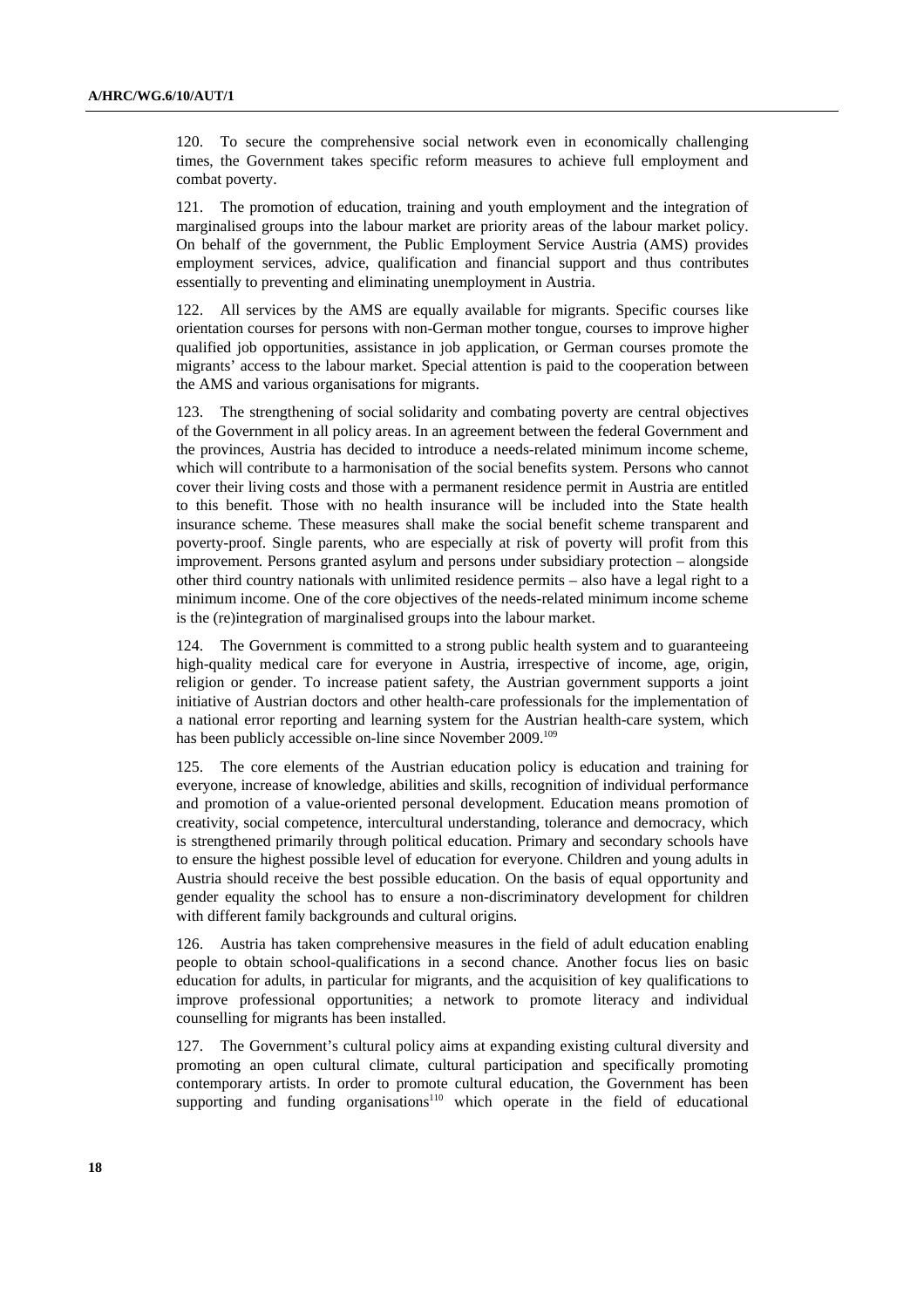cooperation and cultural dialogue or in schools for many years. Culture is also promoted to parts of the society that do not have access to art.<sup>111</sup>

# **IV. National priorities**

## **A. Pledges and commitments Austria's candidature for the UN Human Rights Council 2011–2014**

128. The promotion and protection of human rights at the global level constitutes a priority for Austria's Foreign Policy. The Human Rights Council (HRC) plays a central role in the worldwide protection of human rights. For this reason, Austria has decided to put forward its candidature for membership in the HRC for 2011–2014. On this occasion Austria issued national and international pledges and commitments.<sup>112</sup>

129. Thereby, Austria undertakes to ratify the International Convention for the Protection of All Persons from Enforced Disappearance, the Optional Protocol to the Convention against Torture and Other Cruel, Inhuman or Degrading Treatment or Punishment and the Council of Europe Convention on the Protection of Children against Sexual Exploitation and Sexual Abuse and to include children's rights into the Austrian Federal Constitution according to the Convention on the Rights of the Child. In addition to the existing criminal law provisions, which have already made any form of torture a punishable offence $13$ , the inclusion of a definition of torture in the Criminal Code is currently underway. Work is also being done to implement the crimes under the Rome Statute for an International Criminal Court, which includes crimes against humanity and war crimes, into the Austrian penal code. Genocide is already a punishable offence under Austrian criminal jurisdiction.

#### **B. Integration**

130. Austria pursues the goal of achieving integration of migrants and their participation in political, cultural and economic life. For this reason, under the auspices of the Ministry of the Interior, a National Action Plan for Integration (NAP) was prepared and adopted by the federal government on 19 January 2010. It is the result of a comprehensive work process with the involvement of all affected stakeholders, including representatives of migrants' organisations. The NAP Integration is seen as an ongoing process, in which new challenges have to be evaluated on a regular basis.

131. German language knowledge, the ability to self-support, a clear commitment to Austria, to its standards and values and the willingness to integration are important requirements for successful integration in Austria. The state's task is to create an adequate framework for successful integration. Integration will be systematically measured and assessed on a regular basis using integration indicators.

132. The NAP has seven spheres of action: language and education, employment and occupation, rule of law and values, health and social affairs, intercultural dialogue, sports and leisure, and housing and the regional dimension of integration. Measures against racism and discrimination are part of the Austrian integration policy.

## **C. Dialogue of cultures**

133. Austria has longstanding experience in serving as a platform for dialogue of cultures and religions. This has traditionally been a strong focus of Austria's foreign policy. Numerous initiatives of dialogue of cultures contribute to mutual understanding. Central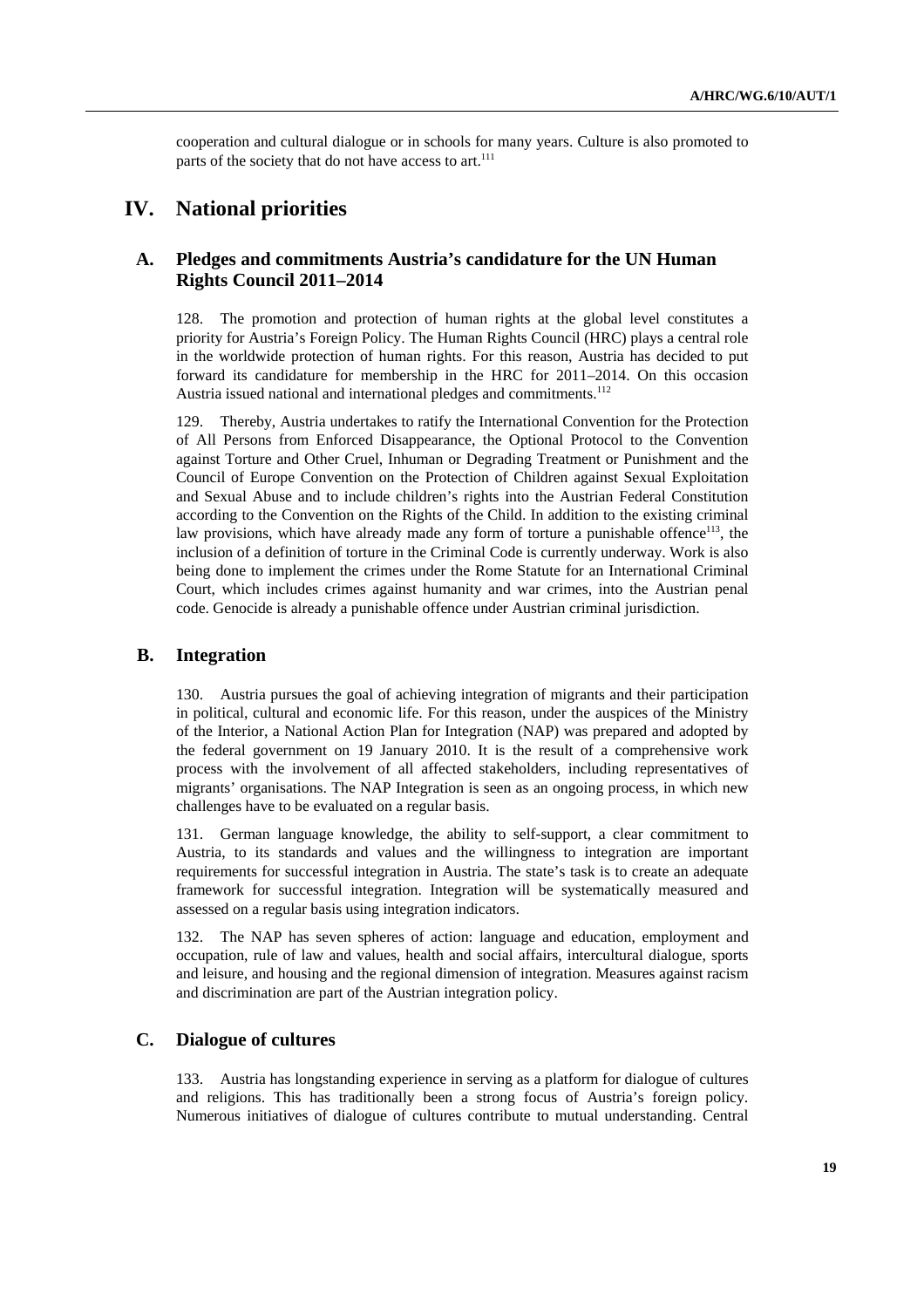topics of the dialogue include democracy, rule of law, pluralism, antidiscrimination and prevention of radicalisation. The dialogue focuses also on gender equality, networking of young female leaders, civil society and business and the inclusion of eminent religious persons. The activities in Austria include training of Imams, establishment of a network of Jewish, Christian and Muslim theologians, the Arab-European Young Leaders Forum on "responsible leadership" in politics, economy and environment, and the bilateral diplomatic exchange programme "Dialogue of Cultures".

134. Intercultural learning has been enshrined in the Austrian school system as an educational principle for decades. It has contributed to mutual understanding, realizing differences and similarities, abolishing prejudice. Positive connotation of bilingualism and multilingualism shall be enhanced. Intercultural priorities are being set within the curricula. Since 2006/07, school projects dealing with multilingualism and cultural diversity have been subsidised through the "Interculturality and multilingualism – an opportunity"<sup>114</sup> campaign.

#### **D. Human rights education and training**

135. Comprehensive human rights education is of special importance for the knowledge and awareness of human rights and thus for their implementation and observance. The objective is to put into practice a human rights culture on all levels. Therefore human rights education is a focus for Austria.

136. Human rights education at school has been integrated into the curricula through "political education" on all levels. Human rights are taught in the mandatory subject of "history/political education" in the  $8<sup>th</sup>$  grade of all schools and in many institutes of higher education. Special initiatives are launched, for instance on the occasion of the International Human Rights Day. The Austrian Centre for Citizenship Education in Schools "polis" is an educational service institution operating under the Ministry of Education, Arts and Culture which offers teacher's training courses, teaching material and textbooks which are developed in close cooperation with national and international organisations (ETC Graz, AMNESTY ACADEMY, Council of Europe, etc.).

137 Under the Austrian Presidency of the Human Security Network in 2003 the handbook "Understanding Human Rights" was drafted and published, which has now been translated into 14 other languages. The handbook is used for human rights education in Austria and worldwide with various local partners.

#### **E. International commitment**

138. Within the UN Austria actively participates in the development and strengthening of international human rights protection including the advancement of human rights treaties and standards.

139. Austria has repeatedly shown its commitment to the international human rights system by hosting important human rights conferences. The 1993 World Human Rights Conference in Vienna and several follow-up events, most recently the conference on "Global Standards–Local Action" held in Vienna in 2008 (VDPA+15) are especially noteworthy. The Vienna Declaration and the Programme of Action, which was the basis for the establishment of the OHCHR, continue to be of fundamental importance.

140. Austria has been a member of the Human Rights Commission several times and has been actively involved in the HRC as an observer. At the HRC and the Third Committee of the General Assembly, Austria regularly submits resolutions relating to the support and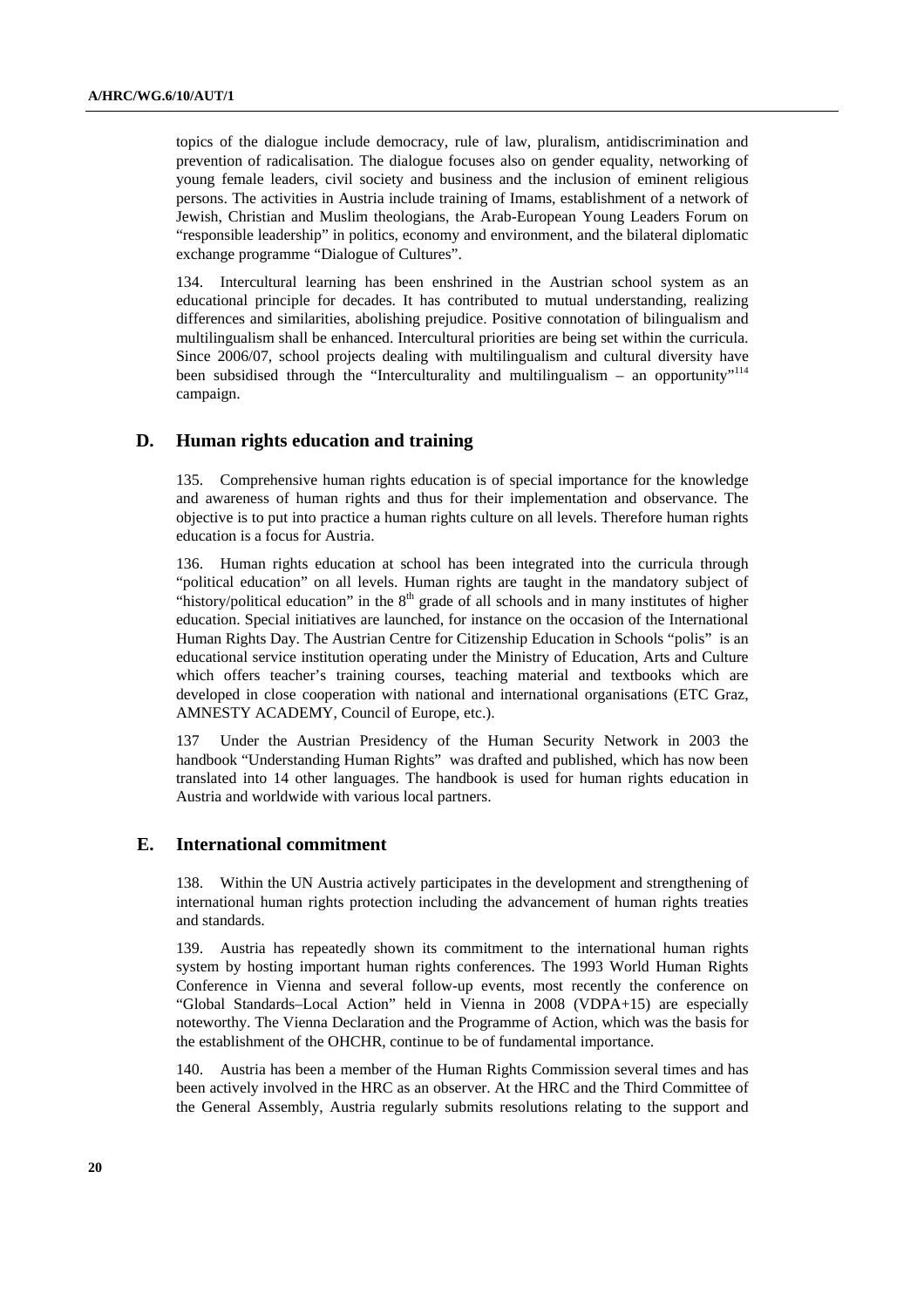promotion of the rights of minorities, human rights of internally displaced persons and human rights in the administration of justice.

141. The Austrian development cooperation supports partner countries in Africa, Asia, Central America, and South-Eastern Europe in their sustainable social, economic, rule of law and democratic development and is focused on the millennium development goals. The promotion and protection of human rights is not only a priority but an all-embracing interest of the Austrian development cooperation; particular focus is put on the support of the interests of children, women, persons with disabilities and other groups affected by discrimination. This approach is reflected in specific programmes and projects within the framework of bilateral cooperation and the support of institutions including, e.g. OHCHR, UNDP, UNODC, UNHCR, UNICEF and UNIFEM.

142. As a non-permanent member of the UN Security Council (2009–2010) Austria is primarily committed to the protection of children and civilians in armed conflicts, the due consideration of the role of women for peace and security as well as the observance of humanitarian and human-rights obligations of parties in conflict. In this context, the UNSC, at the initiative of Austria, adopted the groundbreaking Resolution 1894115 which contributes to a further strengthening of the protection of civilians in armed conflicts. Moreover, the respect for human rights in the fight against terrorism is a priority of Austria's work in the UNSC.

143. Austria has been participating in peace-keeping operations for more than 50 years; so far a total of 80,000 Austrians have been part of these missions. Human rights, including children's and women's rights, form an important part during preparations for such operations.

*Notes* 

- <sup>1</sup> UN Human Rights Council Resolution  $5/1$  of 18 June 2007 and General Guidelines for the Preparation of Information under the Universal Periodic Review (A/HRC/6/L/24).
- <sup>2</sup> Board of Human Rights Coordinators includes representatives of federal ministries and federal provinces ("Gremium der MenschenrechtskoordinatorInnen"*).*
- <sup>3</sup> See http://www.bmeia.gv.at/aussenministerium/aussenpolitik/menschenrechte/universal-periodic-
- review.html. 4 UPR@bmeia.gv.at
- <sup>5</sup> Staatsgrundgesetz über die Allgemeinen Rechte der Staatsbürger, Law Gazette of the Reich
- No.142/1867. 6 Bundesverfassungsgesetz betreffend das Verbot aller Formen rassischer Diskriminierung, Federal Law Gazette (hereinafter referred to as BGBL) No. 390/1973.
- Bundesverfassungsgesetz über den Schutz der persönlichen Freiheit, BGBL Nr. 684/1988. 8
- <sup>8</sup> Gesetz zum Schutze des Hausrechtes, Law Gazette of the Reich (RGBL) No.88/1862.
- Datenschutzgesetz 2000: Bundesgesetz über den Schutz personenbezogener Daten, BGBL
- Nr.165/1999.<br><sup>10</sup> Government programme for the XXIV. legislative period p. 243,
- www.bka.gv.at/DocView.axd?CobId=32965. 11 Österreich-Konvent*.*
- 
- <sup>12</sup> Expertengruppe Staats- und Verwaltungsreform.<br><sup>13</sup> Nationalrat.
- 
- $^{14}$  Bundesrat.
- 15 e.g. Views of the CEDAW Committee under the Optional Protocol of 6 August 2007, Yildirim vs Austria, Communication No. 6/2005. 16 Verfassungsgerichtshof.
- 
- <sup>17</sup> Menschenrechtsbeirat.
- 18 Gleichbehandlungskommissionen.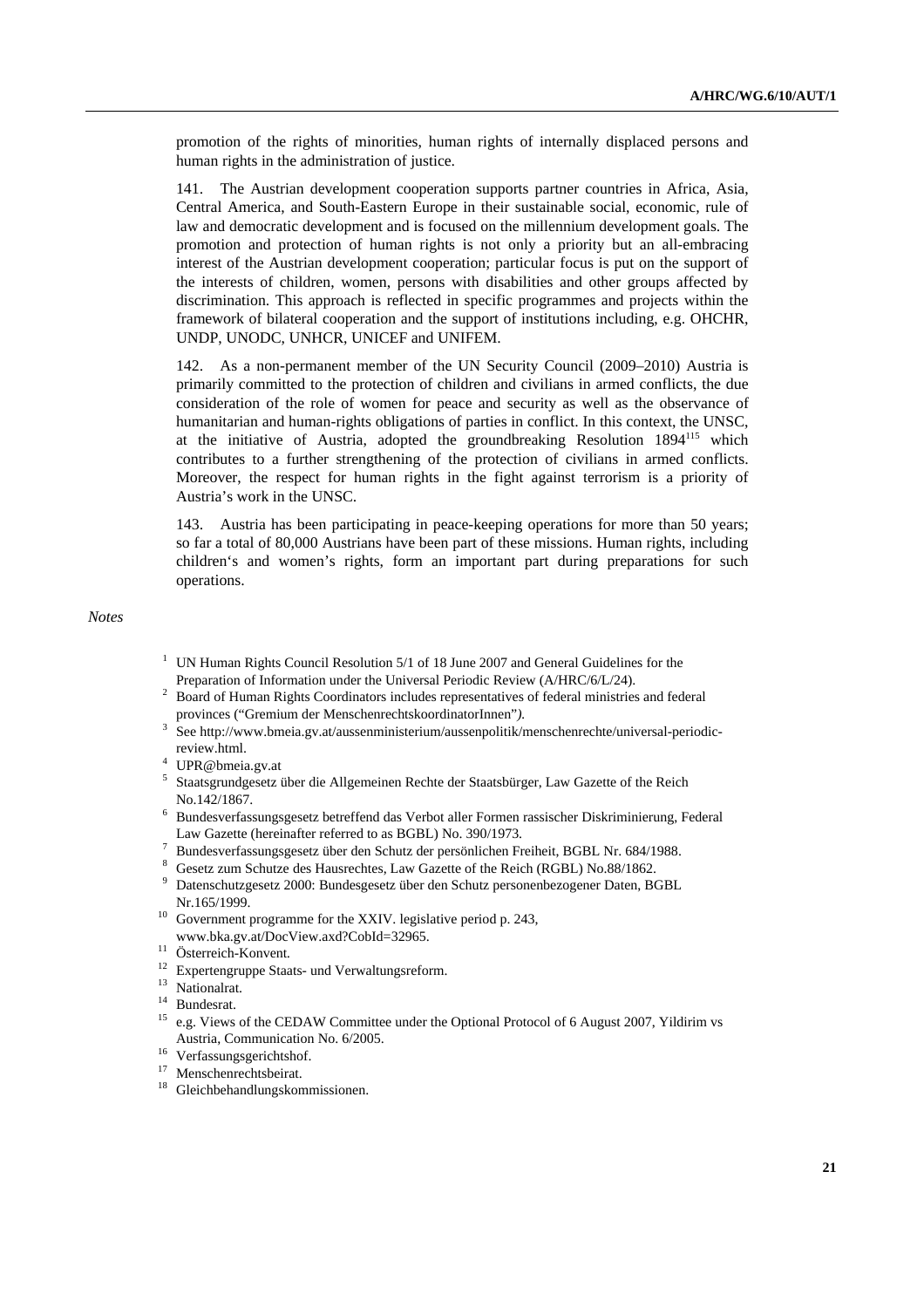- Gleichbehandlungsanwaltschaft.
- <sup>20</sup> Datenschutzkommission.<br><sup>21</sup> Dashtashutzkomfuarta
- <sup>21</sup> Rechtschutzbeauftragte.<br><sup>22</sup> Kinder, und Jugendanw
- $\frac{22}{23}$  Kinder- und Jugendanwaltschaften.
- $^{23}$  Justizombudsstellen.
- Patientenanwaltschaften.
- 25 Volksanwaltschaft.
- <sup>26</sup> Prozessbegleitung.
- <sup>27</sup> The term "social partnership" refers to a cooperative relationship between employer and employee associations (social partners) with the aim of building extra-parliamentary consensus between
- differing interests relating to economic and social issues.<br><sup>28</sup> Staatsekretariat für allgemeine Frauenfragen.
- <sup>29</sup> Gleichbehandlungsgesetz: Bundesgesetz über die Gleichbehandlung von Frau und Mann im
- Arbeitsleben, BGBL Nr.108/1979.<br><sup>30</sup> Gewaltschutzgesetz, Bundesgesetz zum Schutz vor Gewalt in der Familie, BGBL Nr.759/1996.<br><sup>31</sup> Präventionsbeirat.
- 
- $32$  2. Gewaltschutzgesetz, BGBL 40/2009.<br> $33$  Frauenservicestellen.
- 
- 34 See www.frauen.bka.gv.at
- 35 "Gesundheitliche Versorgung gewaltbetroffener Frauen ein Leitfaden für Krankenhaus und
- medizinische Praxis".<br><sup>36</sup> BGBL Nr. 377/1972. Austria recognised complaints by individuals pursuant to art. 14 CERD and thus
- provided an additional option for complaints in cases of discrimination.<br><sup>37</sup> Federal Constitutional Law on the Implementation of the International Convention on the Elimination of all Forms of Racial Discrimination (B-VG zur Durchführung des Internationalen Übereinkommens
- über die Beseitigung aller Formen rassischer Diskriminierung), BGBL 390/1973. 38 Art. 7 of the Federal Constitutional Law in conjunction with art. 2 of the Basic Law on the General Rights of Nationals, art.1 of the 1973 Federal Constitutional Law on the Implementation of the International Convention on the Elimination of all Forms of Racial Discrimination, BGBL Nr.
- 390/1973, art. 14 European Convention on Human Rights (ECHR). 39 In criminal law: sec. 283 of the Criminal Code (*Strafgesetzbuch, StGB*): prohibition of incitement to hatred, sec. 115 StGB in conjunction with sec. 117 para. 3 StGB: xenophobic or racist insults as offenses prosecuted *ex officio*, sec. 33 (5) StGB: aggravating factor "racist motive", Prohibition Act (*Verbotsgesetz*) State Law Gazette No. 1945/127: prohibition of re-engagement in national-socialist activities; prohibition of public denial, belittlement, approval or justification of national-socialist genocide or other national-socialist crimes. In administrative criminal law: Introductory Act to the Administrative Procedure Acts for the Implementation of the Constitutional Law on the Elimination of all Forms of Racial Discrimination; in the Industrial Code (*Gewerbeordnung*): withdrawal of the trade license in case of discriminatory conduct of license holders; in the Media Act (*Mediengesetz*) and the Act on Associations and Assembly (*Vereins- und Versammlungsgesetz*): prohibition of
- associations and assemblies whose activities run counter to a statutory prohibition.<br><sup>40</sup> See Council Directive 2000/43/EC of 29 June 2000 implementing the principle of equal treatment between persons irrespective of racial or ethnic origin and Council Directive 2000/78/EC of 27
- 
- November 2000 establishing a general framework for equal treatment in employment and occupation. 41 Bundesgesetz über die Gleichbehandlung, BGBL Nr. 66/2004.
- <sup>43</sup> Federal Act on the Equal Treatment Commission and the Office of the Ombud for Equal Treatment (Bundesgesetz über die Gleichbehandlungskommission und die Gleichbehandlungsanwaltschaft),
- $^{44}$  Kammern für Arbeiter und Angestellte.<br> $^{45}$  Österreichischer Gewerkschaftsbund.
- 
- <sup>46</sup> Unabhängiger Verwaltungssenat Security Police Act (Sicherheitspolizeigesetz), BGBL I Nr. 566/1991.<br>European Commission against Racism and Intolerance (ECRI) fourth report on Austria, pp. 36 et seq.
- http://www.coe.int/t/dghl/monitoring/ecri/Country-by-country/Austria/AUT-CbC-IV-2010-002- ENG.pdf.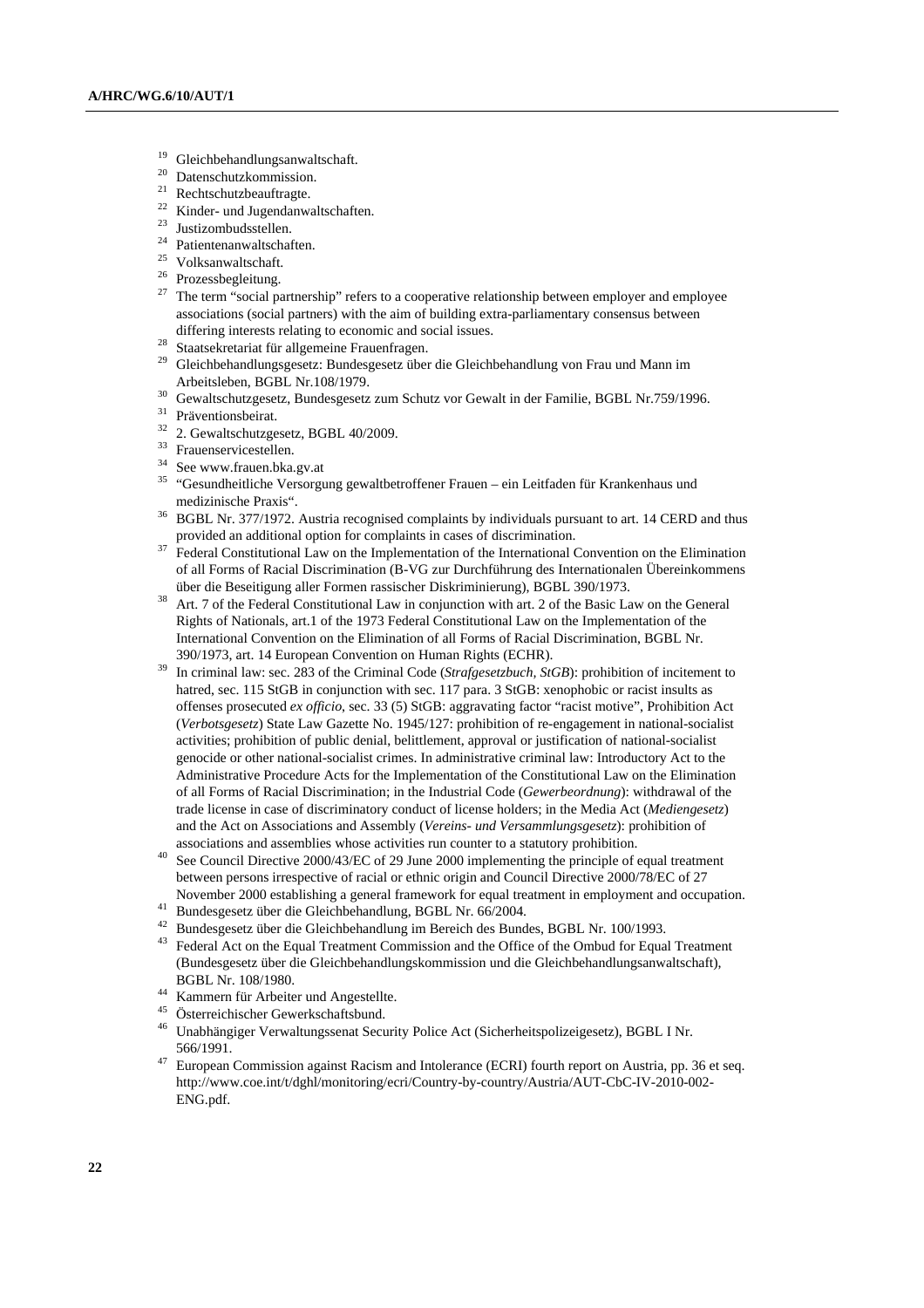- 48 See sec. 283 of the Criminal Code.
- A politician was sentenced, with final and binding effect, to a fine of EUR 25,000, for racist comments on Muslims during her election campaign in Graz in 2008 which constituted a breach of
- sec. 283 of the Criminal Code (incitement to hatred). 50 Publizistikförderungsgesetz BGBL Nr.369/1984. The 1984 Journalism Subsidy Act provides for the promotion of civic education by the political parties. 51 Österreichischer Presserat.
- 
- 52 E-Commerce-Gesetz, BGBL I Nr. 152/2001.
- <sup>53</sup> On an annual average, there are around 30 complaints under the Prohibition Act and approximately the same amount of convictions; Verbotsgesetz BGBL Nr.25/1947.<br>
<sup>54</sup> Eingetragene Partnerschaft-Gesetz, BGBL I Nr. 135/2009.<br>
<sup>55</sup> Strafprozessreformgesetz, BGBL I Nr. 19/2004.<br>
<sup>56</sup> Decrees No. BMJ-L880.014/0010-II 3/2009
- 
- 
- 
- 
- <sup>57</sup> Bundesamt zur Korruptionsprävention und Korruptionsbekämpfung.<br><sup>58</sup> See sec. 100 para. 2 (1) Code of Criminal Procedure (*Strafprozessordnung*).
- <sup>59</sup> Bundesgesetz über die allgemein beeideten und gerichtlich zertifizierten Sachverständigen und
- Dolmetscher (Sachverständigen- und Dolmetschergesetz), BGBL Nr. 137/1975. 60 Bundesgesetz über die Niederlassung und den Aufenthalt in Österreich (Niederlassungs- und Aufenthaltsgesetz), BGBL I Nr. 100/2005. 61 Bundesgesetz über die Gewährung von Asyl (Asylgesetz 2005), BGBL I Nr. 100/2005.
- 
- $^{62}$  Bundesasylamt.
- Asylgerichtshof.
- 64 Unabhängiger Bundesasylsenat.
- $^{65}$  Court of Asylum, 2008 Report on Activities, III-67 of the enclosures XXIV. legislative period.<br><sup>66</sup> Grundversorgungsgesetz 2005.
- 
- Grundversorgungsvereinbarung.
- Cf. sec. 66 of the Federal Act on the Exercise of Aliens' Police, the Issue of Documents for Aliens and the Granting of Entry Permits (2005 Aliens' Police Act; Fremdenpolizeigesetz 2005), BGBL I Nr. 100/2005.<br><sup>69</sup> Sec. 44a and sec. 44b Settlement and Residence Act.<br><sup>70</sup> Sec. 69a Settlement and Residence Act.
- 
- 
- 71 Secs. 76 et seq. Aliens' Police Act.
- <sup>72</sup> Cf. marginal note 36 of the Report of the European Convention against Torture and Other Cruel, Inhuman or Degrading Treatment or Punishment (CPT) on its visit to Austria from 15 to 25 February 2009. 73 Response of the Austrian Government to the Report of the European Committee for the Prevention of
- Torture and Inhuman or Degrading Treatment or Punishment (CPT) on its visit to Austria from 15 to  $25$  February 2009 of 26 January 2010, pp. 9–10. Task Force Menschenhandel.
- 
- <sup>75</sup> Nationale Koordinatorin zur Bekämpfung des Menschenhandels.<br><sup>76</sup> BGBL I Nr. 7/1993.
- 
- 77 BGBL III Nr. 92/2002 and BGBL III Nr. 93/2004.
- 
- <sup>78</sup> E.g. www.kinderrechte.gv.at.<br><sup>79</sup> Österreichische Bundes-Jugendvertretung.
- 
- <sup>80</sup> Art. 29 Convention on the Rights of the Child.<br><sup>81</sup> E.g. the provision on the state's objectives in art. 8 para. 2 of the Federal Constitutional Law.
- <sup>82</sup> Volksgruppengesetz-Bundesgesetz über die Rechtsstellung von Volksgruppen in Österreich, BGBL Nr. 396/1976.<br><sup>83</sup> Cf. sec. 8 para. 2 Ethnic Groups Act.
- 
- 84 Staatsgrundgesetz, Law Gazette of the Reich No. 142/1867.
- <sup>85</sup> Interkonfessionellengesetz Law Gazette of the Reich No.49/1868.<br><sup>86</sup> Staatsvertrag von Saint Germain 1919, StGBI 303/1920.
- 
- <sup>87</sup> Bundesgesetz über die Rechtspersönlichkeit von religiösen Bekenntnisgemeinschaften, BGBL I Nr.19/1998.<br><sup>88</sup> E-Government Gesetz, BGBL I Nr.10/2004.<br><sup>89</sup> Elektronischer Amtshelfer www.HELP.gv.at
- 
-